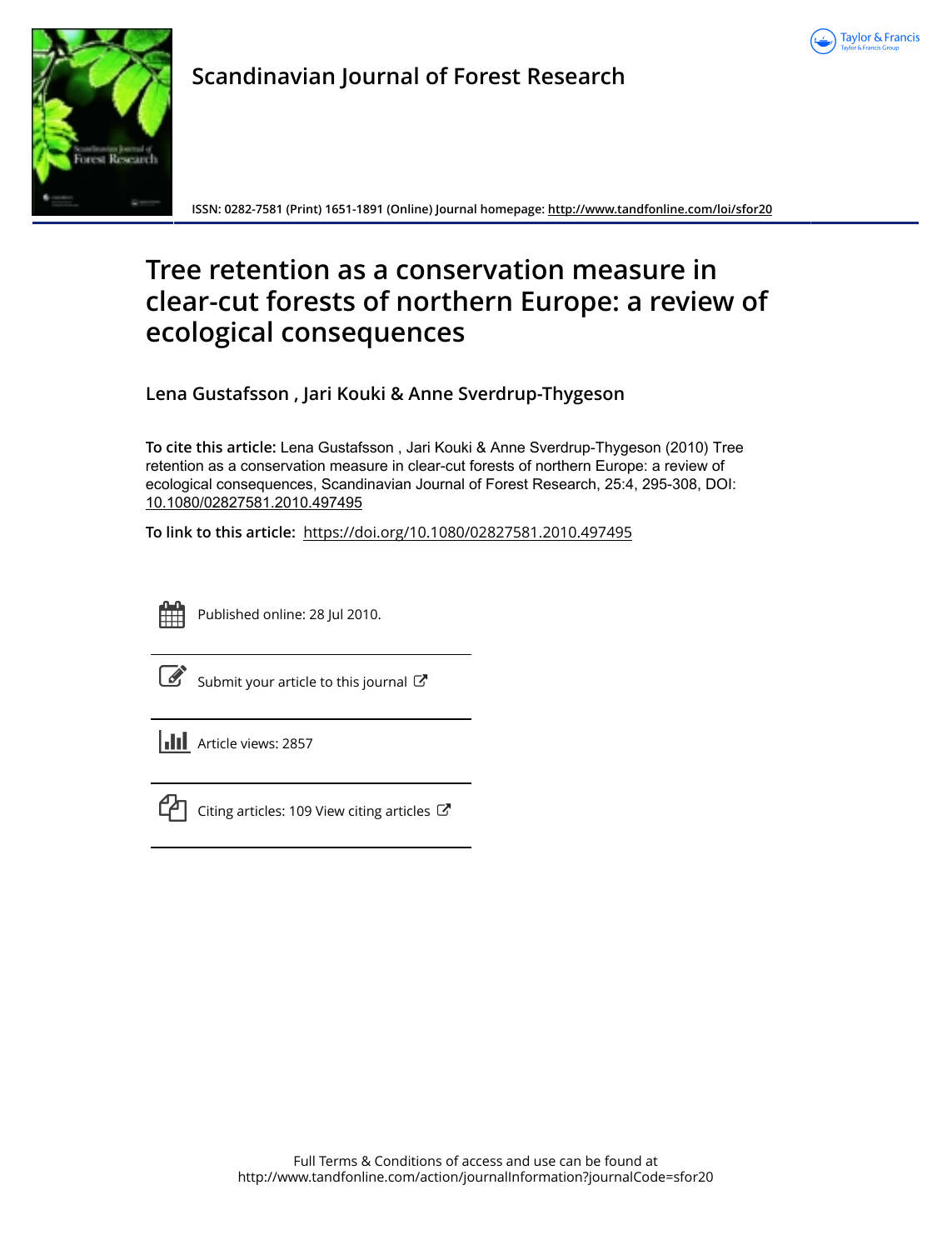

# REVIEW ARTICLE

# Tree retention as a conservation measure in clear-cut forests of northern Europe: a review of ecological consequences

# LENA GUSTAFSSON<sup>1</sup>, JARI KOUKI<sup>2</sup> & ANNE SVERDRUP-THYGESON<sup>3</sup>

 $^1$ Department of Ecology, Swedish University of Agricultural Sciences, PO Box 7044, SE-750 07 Uppsala, Sweden,  $^2$ School of Forest Sciences, University of Eastern Finland – Joensuu, PO Box 111, FI-80101 Joensuu, Finland, and  $^3$ Norwegian Institute for Nature Research (NINA), Gaustadalléen 21, NO-0349 Oslo, Norway

#### Abstract

Since the mid-1990s, it has been common practice to leave trees for biodiversity purposes when clear-cutting in Finland, Norway and Sweden, and regulations for such tree retention are today included in national legislation and certification standards. Peer-reviewed research publications on tree retention from studies performed in the three countries were analyzed and about 50 relevant biodiversity studies were found, with the first published in 1994. Most studies were directed towards beetles and dead wood, especially high stumps. General conclusions were that retention trees (1) provide some of the substrate types required by early-successional species, (2) alleviate the most serious consequences of clear-cutting on biota, and (3) cannot maintain characteristics of intact mature forests. Larger volumes and more trees tend to maintain diversity better. There is a particular lack of studies on dispersal, landscape effects and long-term dynamics. There is a need to study further the relationship between the biota and the amount of trees, as well as their spatial arrangement. Retention trees should preferably be evaluated in relation to other components in multiscaled conservation, including woodland key habitats and larger protected areas.

Keywords: biodiversity, conservation concern, dead wood, green-tree retention, high stump, multiscaled, variable retention.

#### Introduction

The most common way to preserve forest has been to set aside land as national parks and nature reserves. According to a recent global analysis, 7.7% of the global forest area is designated to conservation in the International Union for Conservation of Nature (IUCN) classes I-IV (Schmitt et al., 2009). This is considered to be insufficient to protect forest biodiversity, and especially so in regions that fall below the global average. In many countries, complementary conservation methods have been introduced recently. A few decades ago, a new direction was taken, with integration of conservation measures into production forests with the main aim to promote biodiversity, and is practised today in North America, Australia and northern Europe (Lindenmayer & Franklin, 2003).

A fundamental component of this activity, which is foremost associated with clear-cutting forestry, is to leave trees of importance to flora and fauna at logging. Such "tree retention" (synonyms include green tree retention, variable retention and retention felling) aims to reduce the intensity of timber harvest during the clear-cutting, by leaving single trees, tree groups, buffer zones bordering lakes, watercourses and mires, and also by saving and creating dead wood. Three important functions of tree retention are: (1) ''lifeboating'' of species over the regeneration phase; (2) increasing structural variation in the developing stand; and (3) enhancing connectivity in the forest landscape (Franklin et al., 1997). Two additional functions are (4) promoting species linked to dead wood and live trees in early successional environments; and (5) sustaining ecosystem functions (herbivory, nitrogen retention, productivity, etc.). Today, integration of different ecosystem services on the same land, including biodiversity, is a recommended strategy for sustainable land use (Millennium Ecosystem Assessment, 2005).

(Received 6 April 2010; accepted 27 May 2010) ISSN 0282-7581 print/ISSN 1651-1891 online © 2010 Taylor & Francis DOI: 10.1080/02827581.2010.497495

Correspondence: L. Gustafsson, Department of Ecology, Swedish University of Agricultural Sciences, PO Box 7044, SE-750 07 Uppsala, Sweden. E-mail: lena.gustafsson@ekol.slu.se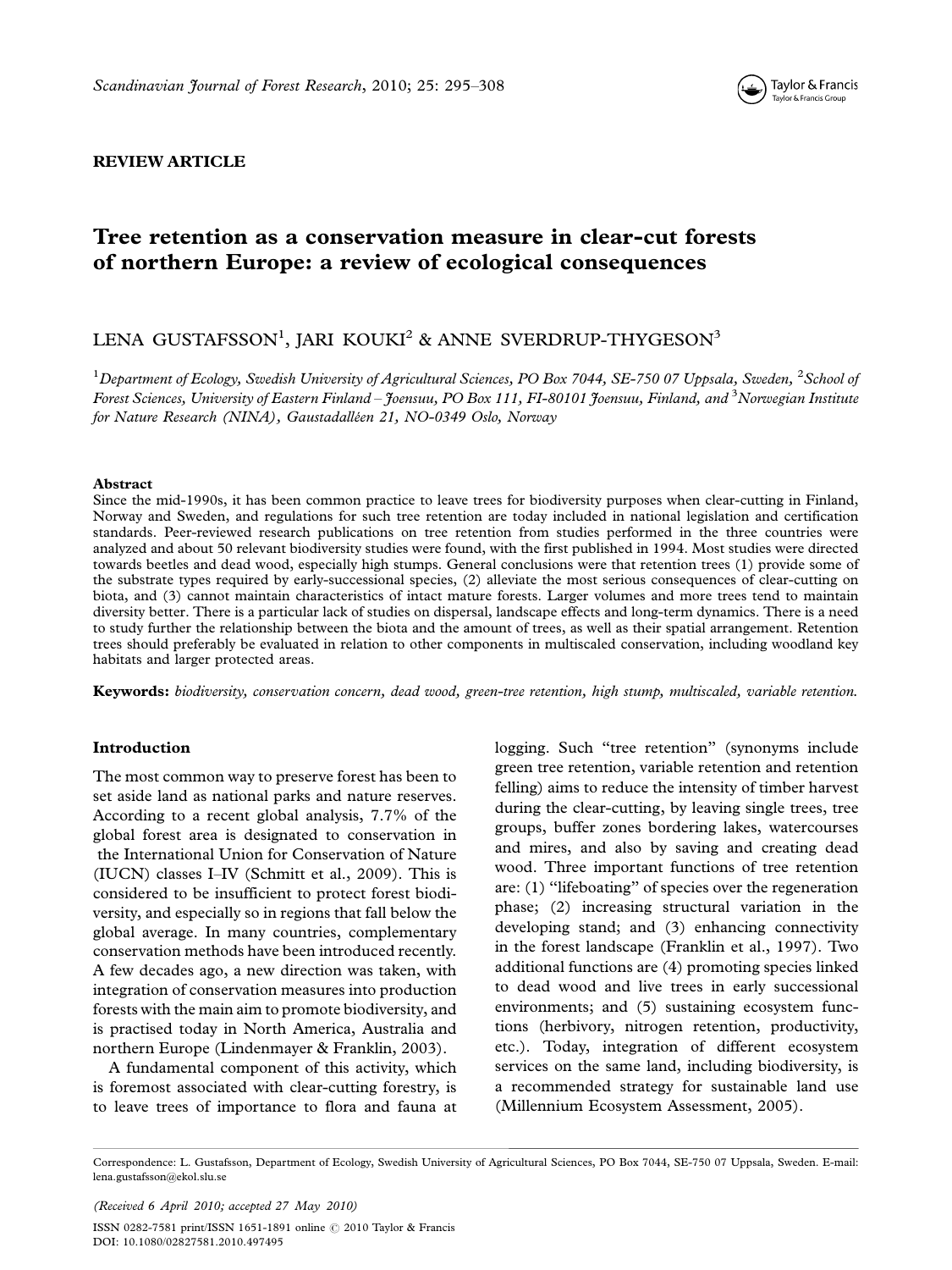Finland, Norway and Sweden are forest-dominated countries, with 58% of the total land area of 1.02 million  $km^2$  covered with forests (FAO, 2006), situated mainly within the boreal and hemiboreal forest biomes (Ahti et al., 1968), between latitudes 55 and  $70^{\circ}$ N, in northern Europe. Ownership is 76% private and 24% public. Since the 1950s, large-scale, mechanized logging operations have been practised, and today more than 90% of all productive forestland in Finland and Sweden is intensively managed using the single-cohort stands and clear-cutting harvest system. Forest use is more moderate in Norway, which is reflected in a smaller proportion of the annual increment felled, approximately 45%, compared with about 70% and 85%, respectively, for Finland and Sweden (MCPFE, 2007). The area of plantations with exotic tree species is very small, and forests are regenerated instead mainly with the indigenous Picea abies (L.) Karst. and Pinus sylvestris L., with rotation times between 60 and 100 years. Soil scarification is carried out in most regeneration sites in Finland, in more than 40% in Sweden but in less than 15% of the regeneration sites in Norway (Stokland et al., 2003). Overall, Finland, Norway and Sweden are the countries in boreal and hemiboreal regions in the most advanced stage of forest transition (sensu Mather, 1992), with only small remnants of natural forest left (Bryant et al., 1997).

The current intensive management has been applied in Finland, Norway and Sweden only for the past  $50-100$  years, but it has quickly resulted in structurally simplified production forests, with almost even age-class distribution and a lack of old, dead and deciduous trees compared with intact forests (Esseen et al., 1997; Kouki et al., 2001; Siitonen, 2001). This has contributed to species decline, and today about 2100 forest species are on the red list in Sweden and about 1200 in both Finland and Norway (Rassi et al., 2001; Kålås et al., 2006; Gärdenfors et al., 2010).

Only a small proportion of the forest area (5% at most) is protected in these countries, with set-asides often located in low productive sites in the northern and middle boreal zones (Fridman, 2000; Virkkala & Rajasärkkä, 2007).

In Finland, Norway and Sweden, efforts to integrate biodiversity concern with forest management can be traced back to the late 1970s (e.g. Eckerberg, 1986). In all three countries, legislation and forest management guidelines were revised during the 1980s and 1990s, and forest certification systems were developed in the 1990s, including guidelines on set-asides (Norway, Sweden) and tree retention (all three countries). Today, both legislation and forest certification systems regulate biodiversity actions. All three countries have Forestry Acts

focusing on sustainable management of forest resources, promoting both economic development and considerations for biological diversity, although details vary (Table I).

The forest certification systems are also somewhat different in the three countries. Two main certification systems are in use, either national systems endorsed by the Programme for the Endorsement of Forest Certification (PEFC), or permanent or interim national level standards managed by the Forest Stewardship Council (FSC). Both certification systems aim to promote economic, social and environmental management of forests, but with differences in emphasis. In Sweden, slightly more productive forest land (10 million ha) is certified through the FSC system than the PEFC system (8 million ha). In Finland and Norway, in contrast, national systems endorsed by PEFC dominate, and only small forest areas are certified by FSC (Table I).

Some differences in the regulations that apply to retention can be seen between the countries. In Finland, the minimum number of retention trees to be left in clear-cuts is five per hectare, while in Sweden and Norway it is 10 per hectare. The minimum diameter of possible retention trees is lower in Finland (10 cm diameter at breast height (dbh)) than in Norway (20 cm dbh), while the Swedish standard does not give a minimum diameter. In Finland, retention trees can be either dead or alive, in Norway created high stumps and some dead spruce (maximum 50%) can be counted as retention trees, while in Sweden they should be alive. Creation of high stumps (or girdled trees) is a necessary requirement in Sweden, but is not mentioned or widely applied in the Finnish standard, while in Norway creation of high stumps is only presented as an alternative for trees susceptible to storm felling. In the Swedish system, retention of patches is described specifically, while in the Norwegian system this is not the case. The Swedish and Norwegian standards include retention of buffer zones adjacent to natural water courses and water bodies (riparian zones) as well as on the border of cultural landscapes (default width  $10-15$  m in Norway). In Finland, protection of stream sites (including a buffer) is part of the Forestry Law rather than certification, where only marginal buffers are required close to water bodies. All three countries have monitoring systems organized by the state and/or by the certification bodies, to follow up the practice of the regulations. Comparing the results between countries is not feasible, as the details of monitoring systems differ. In addition, in Finland and Norway, the monitoring parameters are only qualitative (degree of compliance), not quantitative, while in Sweden they are both qualitative and quantitative (Table I).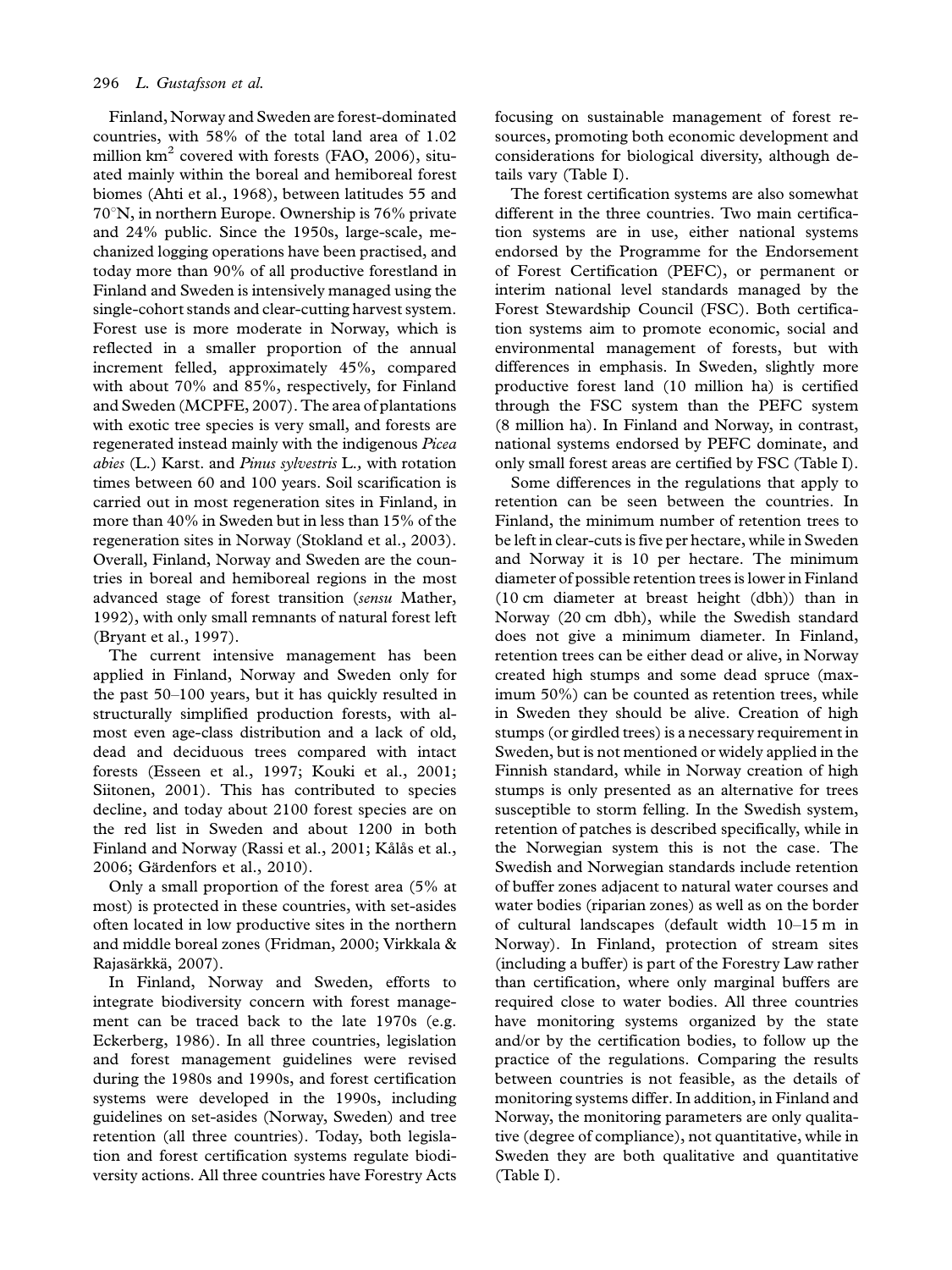Table I. Legislation and certification regulations relating to tree retention in Finland, Norway and Sweden.

| Legislation               |                                                                                                                                                                                                                                                                                                                                                                                                                                                                                                                                                                                                                                                 |  |  |  |  |  |
|---------------------------|-------------------------------------------------------------------------------------------------------------------------------------------------------------------------------------------------------------------------------------------------------------------------------------------------------------------------------------------------------------------------------------------------------------------------------------------------------------------------------------------------------------------------------------------------------------------------------------------------------------------------------------------------|--|--|--|--|--|
| Finland                   | No special requirements for retention trees. Forestry Act lists seven key habitats (mostly $\lt 1$ ha) where main                                                                                                                                                                                                                                                                                                                                                                                                                                                                                                                               |  |  |  |  |  |
|                           | habitat characteristics must remain; Nature Conservation Act regulates some additional key habitats, including<br>large, solitary trees.                                                                                                                                                                                                                                                                                                                                                                                                                                                                                                        |  |  |  |  |  |
| Norway                    | Leave at least five retention trees per hectare, preferably in groups. Key habitats must be safeguarded. The<br>ecological function of transition zones along waterways, and between forest and other land, must be ensured.                                                                                                                                                                                                                                                                                                                                                                                                                    |  |  |  |  |  |
| Sweden                    | Older trees must be left standing on felling sites, preferably in groups. Protective buffer zones must be left adjacent<br>to water, etc. No logging on non-productive forest land. Avoid damaging sensitive habitats and sites with rich flora<br>and fauna.                                                                                                                                                                                                                                                                                                                                                                                   |  |  |  |  |  |
| Certification FSC         |                                                                                                                                                                                                                                                                                                                                                                                                                                                                                                                                                                                                                                                 |  |  |  |  |  |
| Finland                   | FSC Working Group in place and a national standard approved with conditions. Only very little (10,000 ha) FSC-<br>certified forest (2008). (www.finland.fsc.org)                                                                                                                                                                                                                                                                                                                                                                                                                                                                                |  |  |  |  |  |
| Norway                    | No Norwegian FSC Standard yet (in process), but one group certification unit (71,500 ha) with provisional<br>arrangements <sup>a</sup> (B. M. Eidahl, personal communication). Retention levels follow the Living Forest Standard (see<br>below, under PEFC Norway).                                                                                                                                                                                                                                                                                                                                                                            |  |  |  |  |  |
| Sweden                    | 10 million ha certified (45% of productive forest land). <sup>ª</sup> Retain all snags, windthrows and other trees that have<br>been dead for more than a year plus all such dead wood originating from high biodiversity trees that have been<br>dead for less than a year. Retain retention trees in a way that they will amount to at least 10 old, large, live trees in<br>the next forest generation; prioritize high biodiversity value trees. Create at least three high stumps or girdled trees<br>per hectare. Retain care-demanding patches, edge zones, groups of trees and biodiversity value trees. (www.fsc-<br>sweden.org)       |  |  |  |  |  |
| <b>Certification PEFC</b> |                                                                                                                                                                                                                                                                                                                                                                                                                                                                                                                                                                                                                                                 |  |  |  |  |  |
| Finland                   | 21.9 million ha is certified (at the end of 2008, mainly group certification) out of 23 million ha. Based on the<br>national Finnish Forest Certification System (FFCS). Leave snags, windfalls and at least five retention trees<br>(minimum 10 cm dbh) per hectare, including trees with high biodiversity value. Leave buffer zone along water, at<br>least $3-5$ m (careful logging allowed). (www.pefc.fi)                                                                                                                                                                                                                                 |  |  |  |  |  |
| Norway                    | 7.5 million ha certified (mainly group certification) (www.pefcnorge.org) out of 7.4 million ha productive forest<br>land (12 million ha forested land in total). Based on the national Living Forest Standard (Living Forest 2007),<br>combined with ISO 14001 or EMAS: Leave on average 10 retention trees per hectare (minimum 20 cm dbh),<br>including trees with high biodiversity value. If risk of windthrows, high stumps of spruce and aspen may be created<br>and counted. Leave standing dead deciduous trees, large dead pines and natural high stumps of all tree species.<br>Leave downed coarse woody debris older than 5 years. |  |  |  |  |  |
| Sweden                    | 8 million ha certified (37% of productive forestland). <sup>8</sup> Should be set aside: live conservation trees (deviating, old,<br>large-diameter, deciduous trees, hollow trees, etc.) in a way that they amount to 10 retention trees per hectare,<br>some created high stumps per hectare, some representative logs per hectare, retention patches, and protective<br>zones to sensitive habitats. (www-pefc.se)                                                                                                                                                                                                                           |  |  |  |  |  |
| Monitoring                |                                                                                                                                                                                                                                                                                                                                                                                                                                                                                                                                                                                                                                                 |  |  |  |  |  |
| Finland                   | National Forest Inventory surveys a network of permanent plots every $\sim$ 10 years, focusing on economically<br>valuable timber. Dead wood and woodland key habitats are included in the recent surveys, but retention trees are<br>not separated. Forest enterprises, Metsähallitus (administrator of the public land) and private forest owners<br>association monitor a sample of clear-cuts annually. Notes on retention trees and other environmental issues are<br>taken. Unprocessed raw data are not usually available.                                                                                                               |  |  |  |  |  |
| Norway                    | The Norwegian National Forest Inventory survey parameters related to productivity and environmental concern<br>on 12,700 permanent plots on a 5-year rotation basis, including occurrence of certain habitats important for<br>biodiversity, retention trees and retention in the form of riparian buffer zones. In addition, the Norwegian<br>Agricultural Authority (SLF) is responsible for an annual county-wise survey of regeneration and environment<br>(retention trees, riparian buffer zones) on a number of randomly selected clear-cuts.                                                                                            |  |  |  |  |  |
| Sweden                    | The Swedish Forest Agency in its monitoring programme Polytax surveys a number of randomly selected clear-<br>cuts each year regarding compliance with the law regarding environmental concern, including tree retention. This<br>is done qualitatively as well as quantitatively.                                                                                                                                                                                                                                                                                                                                                              |  |  |  |  |  |

Note: FSC-Forest Stewardship Council; PEFC-Programme for the Endorsement of Forest Certification; dbh-diameter at breast height.

<sup>a</sup> Several properties are certified according to FSC and PEFC, i.e. it is not possible to sum area information from FSC and PEFC.

When tree retention was introduced, its effects in alleviating negative ecological consequences of clearcutting were rather speculative. Since its introduction, research has accumulated quickly, especially during the past few years. This article summarizes the research conducted so far on tree retention in Finland, Norway and Sweden, targeting terrestrial habitats. The focus is on biodiversity and structural habitats, with less emphasis given to aspects of costefficiency and ecosystem functions. Important future research directions are also identified.

## Materials and methods

Literature was retrieved through searches in Web of Knowledge using search strings 1. (tree retention)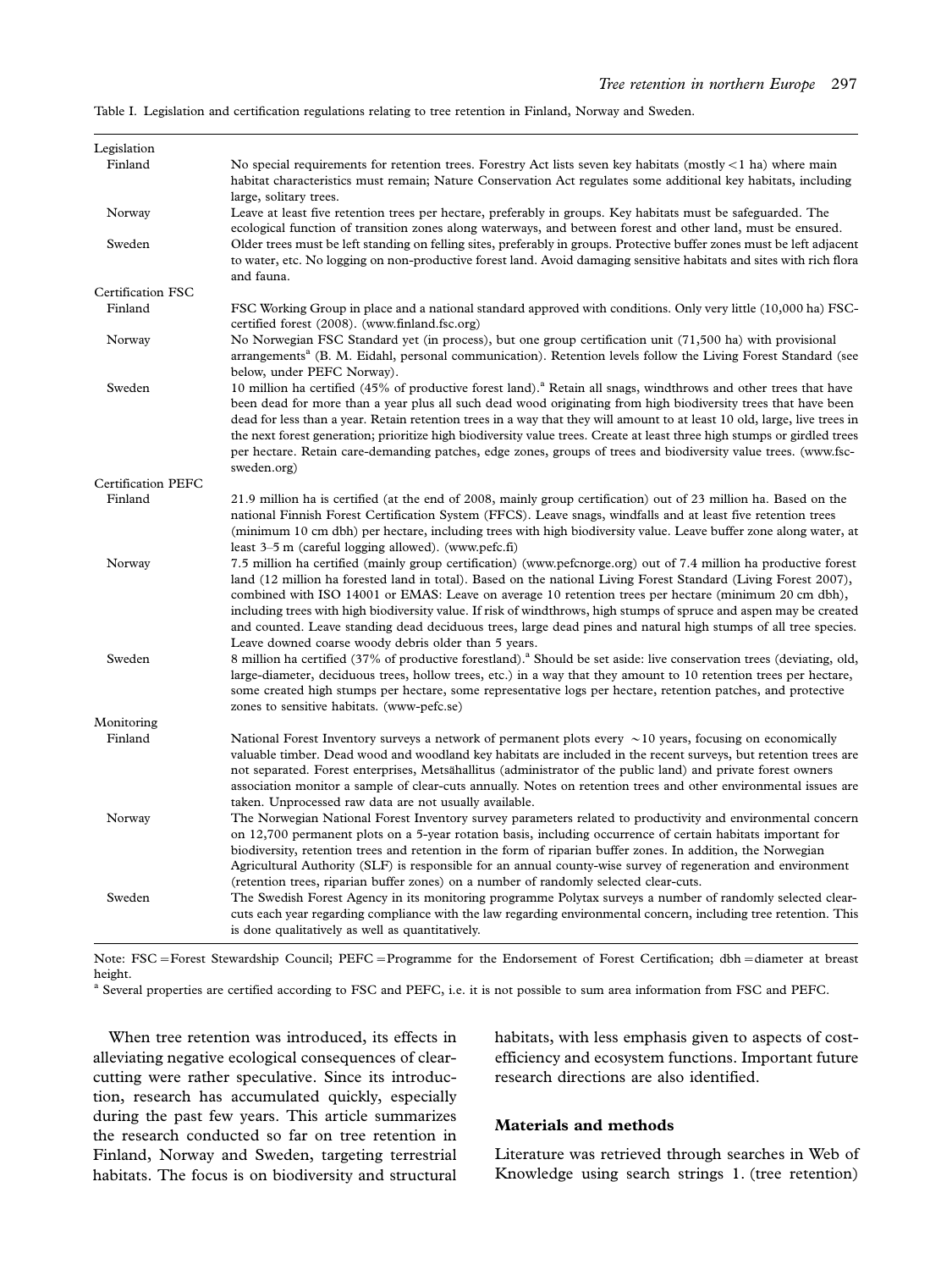AND (Sweden OR Norway OR Finland), 2. (high stump\*) AND (Sweden OR Norway OR Finland), February 12, 2010. Additional references were identified through cross-references and the authors' own knowledge. Only publications in peer-reviewed journals were included. The total number of analyzed biodiversity studies was 52 (Table II). Although less emphasized and not systematically retrieved, 20 studies on cost-efficiency, riparian buffer zones and ecosystem function were also included (Table II).

### Results

#### General

The first study relating to tree retention in Norway, Finland and Sweden appeared in 1994. From 1999 onwards there has been a continuous growth of new studies (Figure 1). The studies are based on very heterogeneous characteristics, and their ecological contexts and methodological frameworks vary considerably. The main sources of variation are related to the following factors:

- . geographical location and coverage: most studies are restricted to a specific region
- . forest type: pine, spruce and deciduous
- . characteristics of the retention trees: whole trees or high stumps, solitary or grouped, alive or dead
- . spatial scale: log, stand or landscape
- . temporal scale: immediate effects and effects usually during a few years (although one study

includes a stand with pines retained 90 years earlier: Jakobsson & Elfving, 2004)

- . methodological approach: descriptive, experimental, modelling
- . response variable: any of several taxa or structural characteristics of trees.

The studies differ in details, too. For example, the number of replicates and intensity of sampling vary considerably. On a general level, studies seem to set research questions in two different ways: how well retention trees maintain the characteristics found in mature, preharvest forest, or how much retention trees change ecological conditions compared with clear-cuts without retention trees. Most of the studies focus on specific ecological patterns, such as coarse woody debris, species richness, assemblage composition or the occurrence of red-listed species. Sixty-five per cent of the studies were conducted in Sweden, 30% in Finland and 5% in Norway. About 55% of the studies were on beetles while lichens were the second most studied group (10% of the studies). Dead trees were the main focus in about 50% of the studies. Studies on retention groups were considerably more common (covered in 40% of the studies) than studies on single, live trees (15%) (Table II). Only a few studies analyzed the effects of retention trees on timber production and ecosystem function characteristics.

General conclusions from almost all the studies were that retention trees have noticeable effects on forest characteristics, including biodiversity patterns. They tend to maintain at least some species in the harvested stands. However, their value for the



Figure 1. Publications in peer-reviewed journals on biodiversity related to tree retention, in Finland, Norway and Sweden.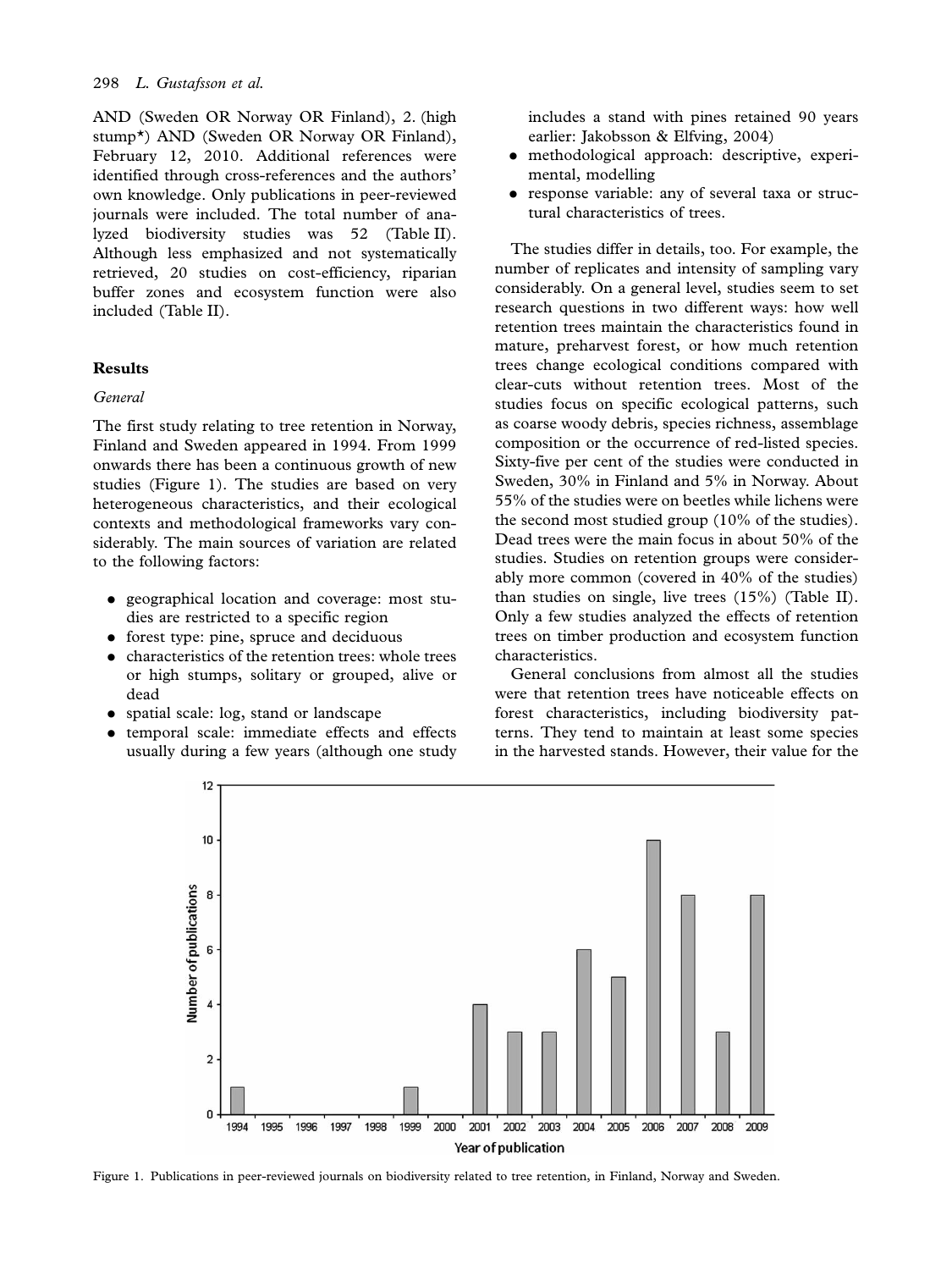red-listed and rare species is often questioned or concluded to depend on the levels of tree retention.

#### Solitary live trees

Studies on individual, live trees have been largely directed towards the lichen flora on aspen Populus tremula L. in boreal Sweden. Hedenås and Hedström (2007) found that two studied crustose, green-algae lichens were more abundant on stems in forests than in clear-cuts, and were especially uncommon on the south side of retained trees. The highest cover of three studied cyanolichens was found on the north side of retained trees, and at sites 24 years after logging they were just as abundant as in the mature forest. The same species were studied in a logging experiment where 50% of the volume was extracted. The two crustose species were severely damaged while two cyanolichens were largely unaffected, and one showed an intermediate response (Hedenas & Ericson, 2003). The importance for epiphytes of the north, shaded side of retained trees has been stressed by Hedenås et al. (2007), who claim that this side offers suitable sites for lichen colonization, since free-living photobionts are available. In a transplantation study of the lichen Lobaria pulmonaria and the bryophyte Antitrichia curtipendula on retained aspens, Hazell and Gustafsson (1999) found that both had higher survival and vitality on the north than on the south side. The lichen, but not the bryophyte, was even more vigorous on clear-cuts than in forest. In a stand with pines retained 90 years earlier, ground-dwelling lichens were found to be more common close to than farther away from individual trees (Elfving & Jakobsson, 2006).

### Retention patches

Group retention, i.e. retention in patches (Figure 2), is often considered in the management recommendations as a preferred way to leave retention trees (Table I), but direct ecological evidence supporting this view is rather scarce. Several studies include retention patches in their design but only a few studies have assessed the role that retention patch size has on ecological phenomena. Retention patches are sometimes thought to preserve mature forest conditions better than solitary trees (lifeboats) and they may also provide a longer term supply of dead wood to a regeneration area (Djupström et al., 2008). Esseen (1994) and Jönsson et al. (2007) followed the dynamics of trees in retention patches of differing sizes during an 18-year period in a windexposed, high-altitude site. The retention patches showed considerably higher tree mortality than corresponding mature forests, and thus maintained

unnaturally high dead-wood volumes. The smaller the patches (the range was 1/16 to 1 ha), the higher the recorded mortality. Hautala et al. (2006) monitored tree dynamics on spruce-dominated patches in southern Finland. In their study area, the size of the retention patches affected tree uprooting only slightly. More important for the uprooting and tree dynamics was the biotope: in the paludified site spruce trees were uprooted more often than in upland sites. This pattern was interpreted as a result of different soil characteristics. Peat-covered and stony soils in paludified sites seem to increase uprooting of trees.

Retention patches tend to maintain species richness better than solitary trees (Hyvärinen et al., 2006), but there are no studies that control both grouping and retention level at the same time. In the studies, grouping is typically confounded with higher retention level. Perhans et al. (2009) observed that for groups with an average size of 0.12 ha richness and abundance of bryophytes, but not lichens, decreased significantly over a 6-year period. In one study, retention patches sized  $0.01-0.02$  ha did not mitigate the vegetation response to clear-cutting (Jalonen & Vanha-Majamaa, 2001), while in an experiment with sparse groups of shelterwood trees, vegetation changes were smaller than on clear-cuts (Hannerz & Hånell, 1997). Size of the retention group also seems to be important for soil macrofauna (Siira-Pietikäinen & Haimi, 2009), but short-term effects are weak or not present (Siira-Pietikäinen et al., 2001, 2003). Beetles tend to survive better in group retentions, possibly because of the higher heterogeneity of deadwood substrates in these groups (Hyvärinen et al., 2005, 2006; Martikainen et al., 2006a). However, even very high retention amounts or large groups cannot maintain the forest interior species that are typical in mature and old-growth forests (Koivula, 2002; Martikainen et al., 2006a; Matveinen-Huju et al., 2009). The type of trees that are included in the retention groups may have a strong effect on species composition. Lie et al. (2009) recommend that to maintain epiphytic flora, trees in retention groups should be large and old.

### High stumps

Several studies have compared beetles in high stumps (Figure 3) under different sun exposure, e.g. in clearcuts versus forested sites. One common conclusion is that high stumps in clear-cuts host a large number of both common and red-listed species dependent on warm, sun-exposed environments, often not found in closed forest. This has been shown in studies of beetles in aspen (e.g. Martikainen, 2001; Sverdrup-Thygeson & Ims, 2002; Jonsell et al., 2004; Lindhe &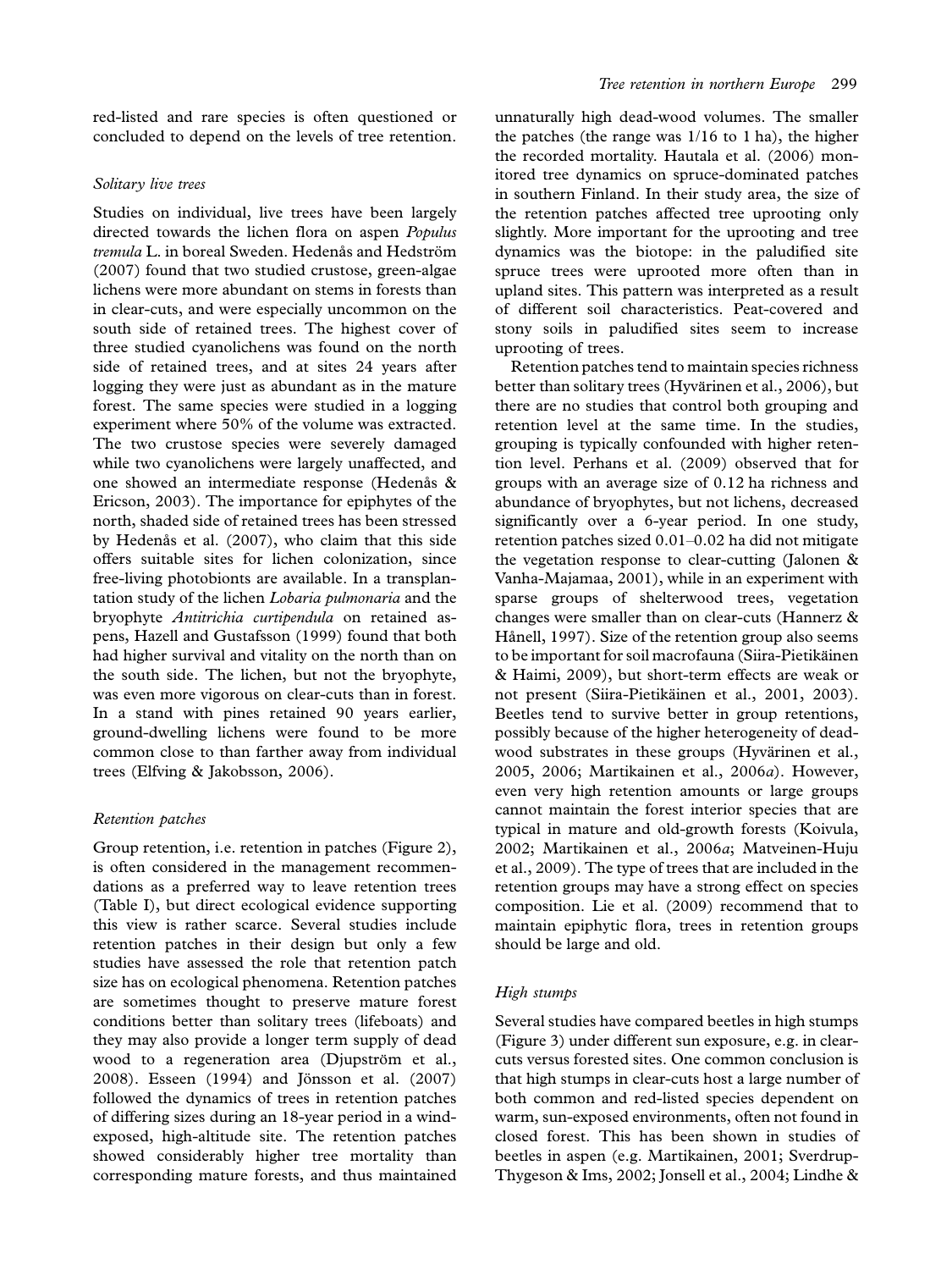#### 300 L. Gustafsson et al.

| Table II. Studies on different types of tree retention and organism groups in Finland, Norway and Sweden: studies on cost-efficiency,  |  |  |  |  |  |  |  |  |
|----------------------------------------------------------------------------------------------------------------------------------------|--|--|--|--|--|--|--|--|
| riparian buffer zones (biodiversity aspects) and ecosystem function are also listed, although they were less emphasized in the review. |  |  |  |  |  |  |  |  |

|                                       | Natural high stumps/logs                                                                                                                                                                                            | Created high stumps/logs                                                                                                                                                                                                                                                                                                                                                                                                                 | Single live trees                                                                                                                                     | Retention groups                                                                                                                                                                                                                                                                                |  |  |  |  |
|---------------------------------------|---------------------------------------------------------------------------------------------------------------------------------------------------------------------------------------------------------------------|------------------------------------------------------------------------------------------------------------------------------------------------------------------------------------------------------------------------------------------------------------------------------------------------------------------------------------------------------------------------------------------------------------------------------------------|-------------------------------------------------------------------------------------------------------------------------------------------------------|-------------------------------------------------------------------------------------------------------------------------------------------------------------------------------------------------------------------------------------------------------------------------------------------------|--|--|--|--|
| Structures                            | Ranius & Kindvall (2004),<br>Ekbom et al. (2006)                                                                                                                                                                    | Ranius & Kindvall<br>(2004), Schroeder et al.<br>(2006)                                                                                                                                                                                                                                                                                                                                                                                  |                                                                                                                                                       | Esseen (1994), Hautala et al.<br>(2004), Hautala & Vanha-<br>Majamaa (2006), Jönsson et al.<br>(2007)                                                                                                                                                                                           |  |  |  |  |
| Beetles and<br>other<br>invertebrates | Kaila et al. (1997), Martikainen Jonsell & Weslien, (2003), Sverdrup-Thygeson &<br>(2001), Sippola et al. (2002),<br>Sverdrup-Thygeson & Ims<br>(2002), Brunet & Isacsson<br>(2009a, b)                             | Jonsell et al. (2004,<br>2005), Lindhe &<br>Lindelöw (2004), Lindhe<br>et al. (2005), Wikars et al.<br>$(2005)$ , Abrahamsson &<br>Lindbladh (2006), Gibb<br>et al. (2006), Johansson<br>et al. (2006), Schroeder<br>et al. (2006), Hedgren,<br>$(2007)$ , Hjältén et al.<br>(2007), Lindbladh et al.<br>(2007), Abrahamsson<br>et al. (2008), Fossestøl &<br>Sverdrup-Thygeson<br>(2009),<br>Sverdrup-<br>Thygeson & Birkemoe<br>(2009) | Birkemoe (2009)                                                                                                                                       | Siira-Pietikäinen et al. (2001,<br>2003), Koivula (2002),<br>Hyvärinen et al. (2005, 2006),<br>Pitkänen et al. (2005, 2008),<br>Martikainen et al. (2006a),<br>Matveinen-Huju et al. (2006,<br>2009), McGeoch et al. (2007),<br>Djupström et al. (2008),<br>Siira-Pietikäinen & Haimi<br>(2009) |  |  |  |  |
| <b>Birds</b><br><b>Bryophytes</b>     |                                                                                                                                                                                                                     |                                                                                                                                                                                                                                                                                                                                                                                                                                          | Hazell & Gustafsson<br>(1999)                                                                                                                         | Söderström (2009)<br>Jalonen & Vanha-Majamaa<br>(2001), Vanha-Majamaa &<br>Jalonen (2001), Perhans et al.<br>(2007, 2009)                                                                                                                                                                       |  |  |  |  |
| Lichens                               |                                                                                                                                                                                                                     |                                                                                                                                                                                                                                                                                                                                                                                                                                          | Hazell & Gustafsson,<br>$(1999)$ , Hedenås &<br>Ericson (2003), Hedenås<br>et al. (2007), Hedenås &<br>Hedström (2007), Elfving<br>& Jakobsson (2006) | Perhans et al. (2007, 2009)                                                                                                                                                                                                                                                                     |  |  |  |  |
| Macrofungi                            | Junninen et al. (2007)                                                                                                                                                                                              | Lindhe et al. $(2004)$                                                                                                                                                                                                                                                                                                                                                                                                                   |                                                                                                                                                       |                                                                                                                                                                                                                                                                                                 |  |  |  |  |
| Vascular plants                       |                                                                                                                                                                                                                     |                                                                                                                                                                                                                                                                                                                                                                                                                                          | Jakobsson & Elfving<br>$(2004)$ , Elfving &<br>Jakobsson (2006)                                                                                       | Jalonen & Vanha-Majamaa<br>(2001), Vanha-Majamaa &<br>Jalonen (2001)                                                                                                                                                                                                                            |  |  |  |  |
| Cost-efficiency                       | Ranius et al. (2005), Jonsson et al. (2006, 2010), Wikberg et al. (2009)                                                                                                                                            |                                                                                                                                                                                                                                                                                                                                                                                                                                          |                                                                                                                                                       |                                                                                                                                                                                                                                                                                                 |  |  |  |  |
| Riparian buffer<br>zones              | Hylander et al. (2002, 2004, 2005), Mönkkönen & Mutanen (2003), Hågvar et al. (2004), Hylander (2005), Hylander &<br>Dynesius (2006)                                                                                |                                                                                                                                                                                                                                                                                                                                                                                                                                          |                                                                                                                                                       |                                                                                                                                                                                                                                                                                                 |  |  |  |  |
| Ecosystem<br>function                 | Jacks & Norrström (2004), Jakobsson & Elfving (2004), Lauren et al. (2005), Pitkänen et al. (2005, 2008), Elfving &<br>Jakobsson (2006), Martikainen et al (2006b), den Herder et al. (2009), Löfgren et al. (2009) |                                                                                                                                                                                                                                                                                                                                                                                                                                          |                                                                                                                                                       |                                                                                                                                                                                                                                                                                                 |  |  |  |  |

Lindelöw, 2004; Sahlin & Ranius, 2009), spruce (e.g. Gibb et al., 2006; Fossestol & Sverdrup-Thygeson, 2009) and beech (Brunet & Isacsson, 2009a). In studies of fungi, high stumps have also been found to be important, although less so than logs (Lindhe et al., 2004).

Natural high stumps represent a more heterogeneous substrate and therefore host a more diverse species assemblage of beetles (Schroeder et al., 1999; Jonsell et al., 2004) or fungi (Lindhe et al., 2004) than artificially created stumps, but no fundamental differences have been found. Studies of stumps of different heights showed that species composition differed in vertical subsections of high

stumps (Abrahamsson & Lindbladh, 2006). This study also suggested that high stumps constitute a better substrate than low stumps for parasitic Hymenoptera, which are important enemies of pest species (Hedgren, 2007). Two studies of spruce stumps in Sweden showed that the presence of certain common wood-rotting fungi affects the species composition of beetles (Jonsell et al., 2005; Abrahamsson et al., 2008).

Schroeder et al. (2006) studied the relative importance of spruce high stumps for beetles on a landscape level. They found that out of the 29 most frequent beetle species in their study, high stumps were the major source of recruitment at the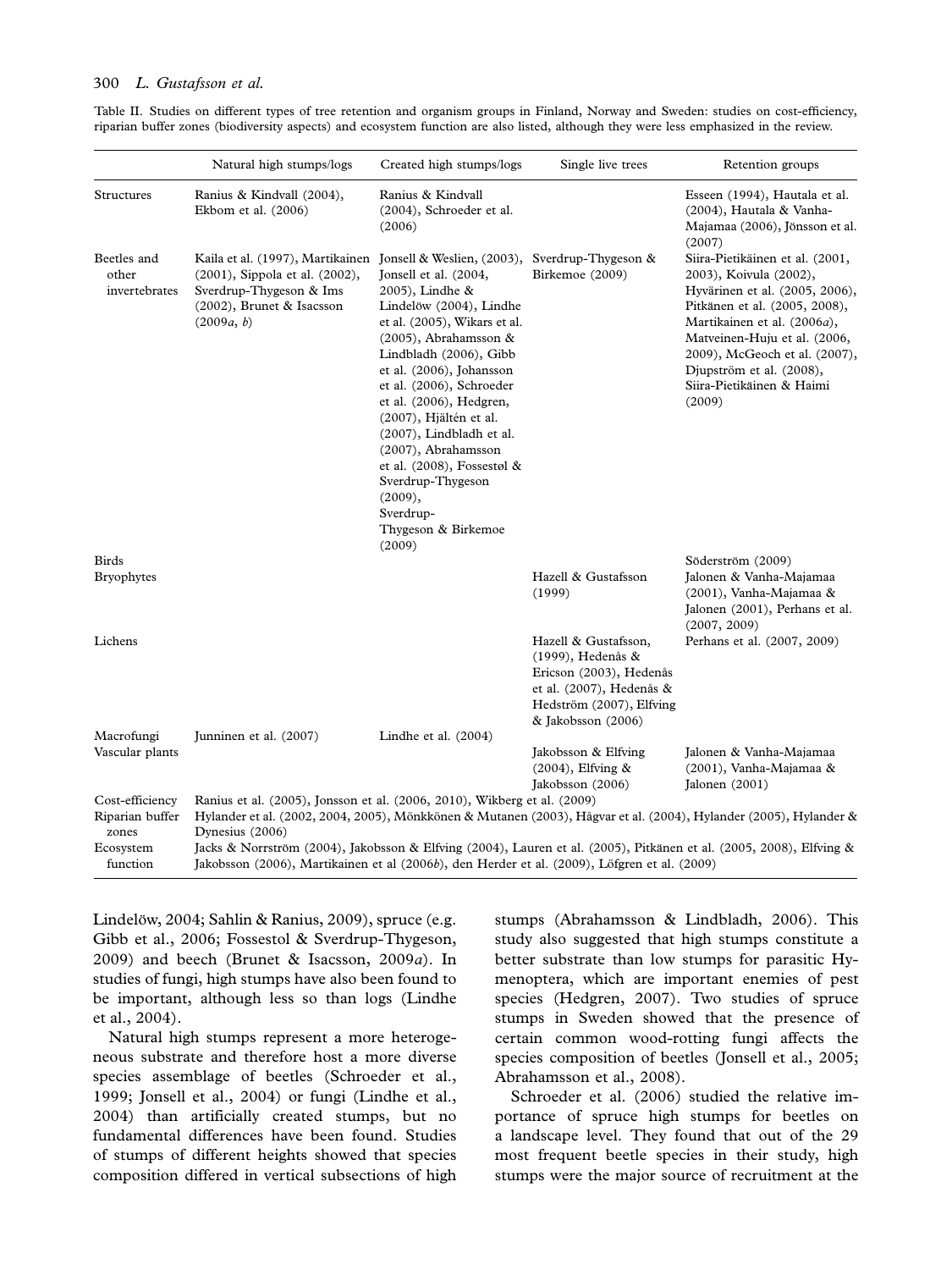

Figure 2. A retention patch, Norway. (Photographer: Anne Sverdrup-Thygeson.)



Figure 3. An artificial (left) and a natural (right) high stump. Sweden. (Photographer: Lena Gustafsson.)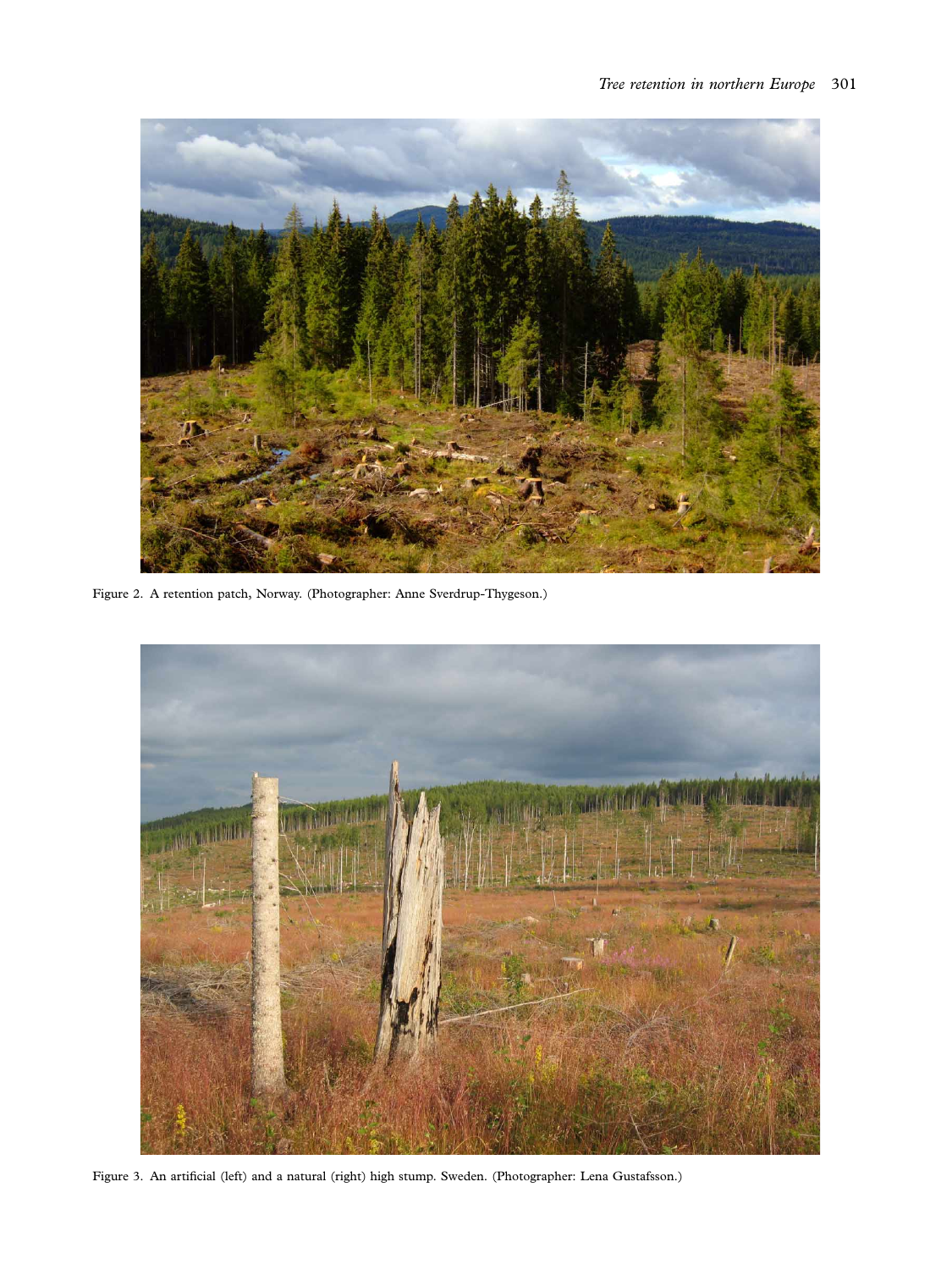landscape level for only one beetle species (the Ciidae Hadreule elongatula (Gyllenhal, 1827)). For the remaining 28 beetle species, less than 1% of the landscape's population occurred in high stumps on clear-cuts. In another study, it was estimated that all eight aspen-associated species studied had higher habitat availability on clear-cuts (Sahlin & Ranius, 2009). For four of these species, more than 20% of the population occurred in this environment.

Brunet and Isacsson (2009b) studied the influence of spatial location and density of beech (Fagus sylvatica L.) snags for beetle diversity and distribution. They found that retention of snags close to existing populations of red-listed species was more beneficial than an even, dispersed distribution. In another study, however, no detectable effect of hotspot landscapes with a documented rich fauna of red-listed beetles was found on the beetle fauna in high stumps (Lindbladh et al., 2007). In a follow-up study using window traps instead of bark sampling, a certain effect of hotspot surroundings could be seen for birch high stumps, but not for spruce high stumps (Abrahamsson et al., 2009).

The associated species and the function of high stumps change with time since creation. Sverdrup-Thygeson and Birkemoe (2009) studied beetle fauna in retention trees cut into high stumps. They documented that the abundance of cambium-living species first increased and then decreased, reaching a maximum in year 2 after high stump creation. The abundance of late-successional species peaked later. For fungi, Lindhe et al. (2004) found that annual diversity peaked  $4-7$  years after high stump creation.

### Other dead wood

Downed dead wood is usually maintained during harvest operations in northern Europe, and certification criteria also require this (Table I). Lying dead wood may significantly contribute to the overall amount of coarse woody debris. However, a major threat to downed wood is caused by silvicultural operations during the regeneration phase. Hautala et al.  $(2004)$  showed that up to  $60-70\%$  of the downed dead wood may be destroyed when soil scarification and planting is carried out by machines in southern Finland. They observed that also inside retention groups the downed dead wood is reduced (by 20%), probably owing to small size of the groups. In particular, downed birch was destroyed in clear-cut sites.

A few studies have focused on different types of simulated dead wood during the early successional phases. Downed retention trees of tree top boles or logs in early decay stages in clear-cuts have been compared with natural (Sverdrup-Thygeson & Ims,

2002) or artificial high stumps (Jonsell & Weslien, 2003; Gibb et al., 2006; Hjältén et al., 2007; Fossestøl & Sverdrup-Thygeson, 2009). The studies all found that the beetle fauna in logs differ from the fauna in high stumps, and that both should be left when clear-cutting to cater for the variety of habitat preferences among beetles. The biological importance of downed, well-decayed retention trees, in contrast, is rarely studied, as this substrate has not yet been available apart from in the oldest retention sites. Junninen et al. (2007) surveyed the fungi flora on aspens retained at clear-cutting 6 or 13 years ago, which had fallen and started to decay. More species were observed in clear-cut sites than in older forests, but the occurrence of fungi in this case study was probably dependent on the high-quality substrate of retained trees and a rich species pool in the surroundings. In a study that followed fungal succession on artificially created logs in clear-cuts for 9 years, logs hosted more species, higher species diversity and more red-listed species of fungi than high stumps cut at the same time (Lindhe et al., 2004).

#### Substrate amounts and dynamics

In a 24,000 ha landscape in central boreal Sweden, clearly more coarse woody debris in an early decay stage was found on recent clear-cuts with tree retention than in old managed stands (Ekbom et al., 2006). A simulation study showed that the amount of dead wood will double in 100 years in a hypothetical landscape with spruce, if various restoration measures are taken (Ranius & Kindvall, 2004). The most important measures to achieve this included setting aside of areas, retention of living trees, limiting destruction of coarse woody debris and not removing naturally dying trees. Another study based on simulations showed that retention trees are particularly important to avoid temporal discontinuities in coarse woody debris availability at the stand level (Ranius et al., 2003). In a study of high stumps in boreal forest, Schroeder et al. (2006) found that high stumps yielded only 0.13% of coarse woody debris volume and bark area in the landscape.

#### Cost-efficiency

Studies from Sweden indicate that there are variations in the cost-efficiency of retaining different structures, and also according to region. For instance, for live trees it is most cost-efficient to save birch and aspen in southern Sweden, and pine and spruce in the north (Jonsson et al., 2010). To create dead wood, it is most efficient to set aside forest in northern Sweden, while in southern Sweden it is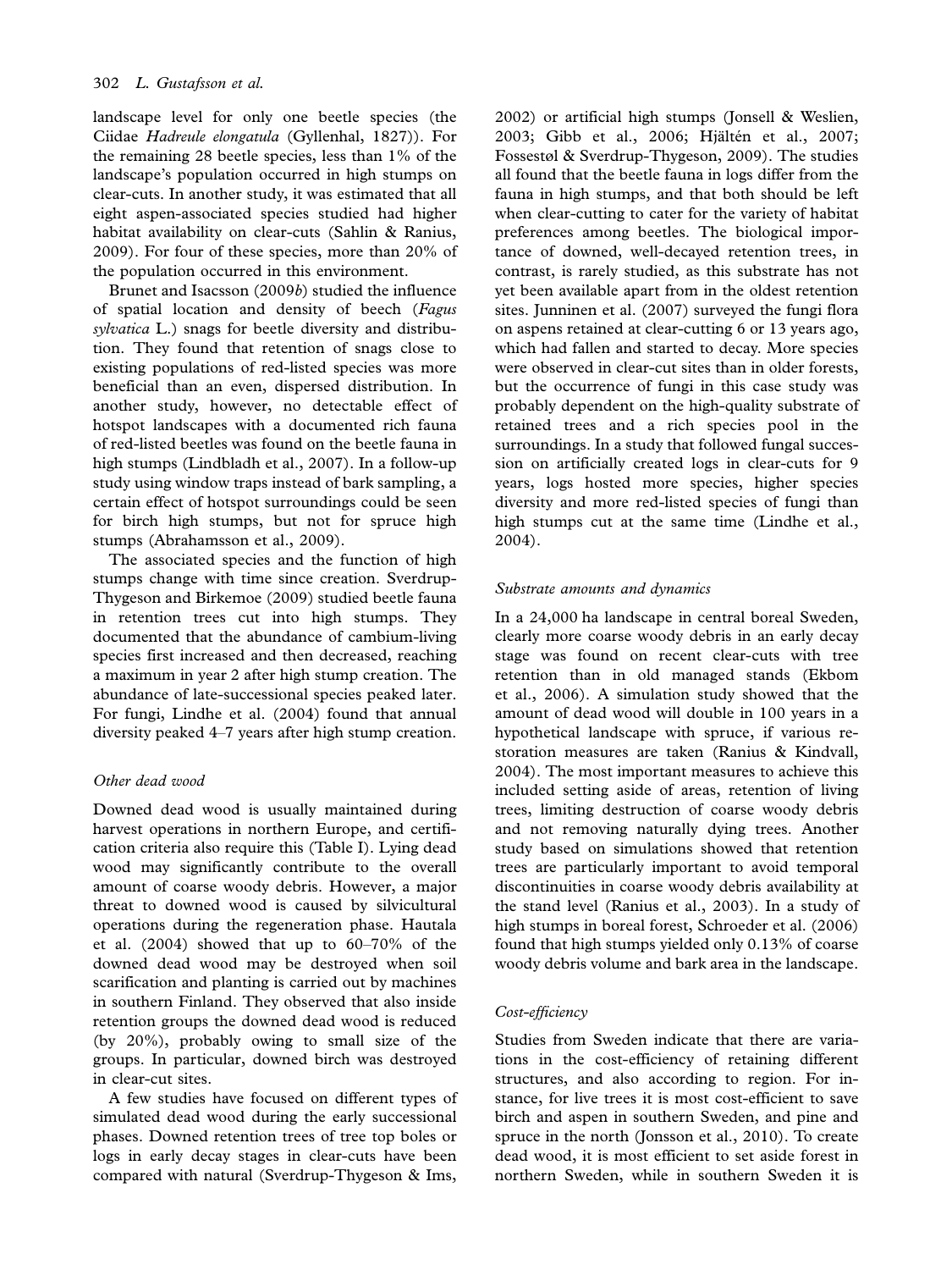better to increase the amounts in managed forests (Jonsson et al., 2006). In general, for the creation of dead wood it is more cost-efficient to save naturally dying trees and to create high stumps than to retain living trees, to scarify the soil manually after logging to avoid harm to logs, and to prolong the rotation period (Ranius et al., 2005). Wikberg et al. (2009) found that key habitats and retention patches were more cost-efficient than nature reserves and old production forests, of mesic spruce type, when total species richness for two species groups was used as a proxy for biodiversity value.

#### Ecosystem function

In a Finnish experiment, the damage rate to pine seedlings from pine weevil predation was less on clear-cuts with  $50 \text{ m}^3$  retained trees than on those with 10  $m<sup>3</sup>$  and 0  $m<sup>3</sup>$  retained trees (Pitkänen et al., 2005). Higher catches of walking and flying individuals of Hylobius abietis L. were made in retention groups than in open areas (Pitkänen et al., 2008). It is possible that canopies of retention trees provide alternative food source for Hylobius and, consequently, damage to pine seedlings remains lower in regeneration areas. den Herder et al. (2009) observed that green-tree retention enhanced survival of aspen, rowan and birch during the period of six growing seasons after cuttings, in particular at high retention levels  $(50 \text{ m}^3 \text{ ha}^{-1})$ . Retention may reduce herbivory effects on deciduous tree seedlings (den Herder et al., 2009). It is sometimes argued that tree retention may enhance the likelihood of pest outbreaks in neighbouring stands. Martikainen et al. (2006b) studied the shoot damage caused by pine shoot beetles around traditional and tree retention clear-cuts. They found that retention cuttings seemed to have a similar impact on the surrounding forest stands to traditional clearcuttings. One forest production aspect of tree retention is that seedling survival and growth may increase owing to a reduced risk for frost damage (Langvall & Ottosson Löfvenius, 2002). Based on two studies in Sweden, one embracing one stand and another 25 stands, both pine-dominated, the loss of production in regenerating stands during a rotation from retaining 10 pines per hectare was estimated to be about 3% (Jakobsson & Elfving, 2004; Elfving & Jakobsson, 2006).

# Discussion

Finland, Norway and Sweden were early players in the introduction of tree retention in clear-cut production forests. Today, it is practised or being discussed in, for example, Tasmania (Baker et al.,

2009), Canada (Work et al., 2003), the USA (Aubry et al., 2004) and Argentina (Martinez Pastur et al., 2009). Global analyses of studies on retention models applied in different forest biomes would increase the understanding of biodiversity patterns and processes, and give guidance on potential practical developments. It is equally clear, however, that each region has many peculiarities, with implications on how, where and when retention is most efficient ecologically, as well as on the economic and social consequences of this activity.

Consequently, the intention with the current review was not to make an in-depth global evaluation of the relevance and quantitative effectiveness of tree retention, but instead to identify major variables and factors that have been included in the studies conducted so far in northern Europe. Presumably, these factors indicate what ecologists regard as the most relevant in this context. The focus on a single, ecologically rather uniform geographical area, i.e. Finland, Norway and Sweden, facilitates insights that may be difficult to observe in more heterogeneous global data. To proceed towards a more quantitative direction, a systematic review approach (Pullin & Stewart, 2006) including meta-analyses should preferably be applied, although such studies often lose a considerable amount of detail. For example, the only extensive review conducted on tree retention so far was presented a few years ago and included 214 papers, embracing North America and Europe, but then only live trees were targeted (Rosenvald & Lõhmus, 2008). When exposed to meta-analysis, however, only 39 studies could be used.

The practice of leaving retention trees for biodiversity purposes was introduced widely to Finland, Norway and Sweden 15-20 years ago, and since then the issue has generated substantial research interest. The present review of research conducted in this region shows that the number of published studies on biodiversity so far is about 50, but also that every year about 10 new publications appear (Figure 1). New results and new insights into the ecological effects are thus accumulating rapidly, and this trend is naturally not restricted to northern Europe alone. This knowledge was first summarized a decade ago, by Vanha-Majamaa and Jalonen (2001), but at that time fewer than 10 studies on the topic from the region had been published. This early overview also included results from two experimental studies, and discussed contemporary research needs.

Overall, three general patterns can be discerned from the analyzed studies. (1) Tree retention can supply some of the substrate produced in the natural early-successional phase after storm-felling or fire, with sun-exposed weakened or downed trees. Several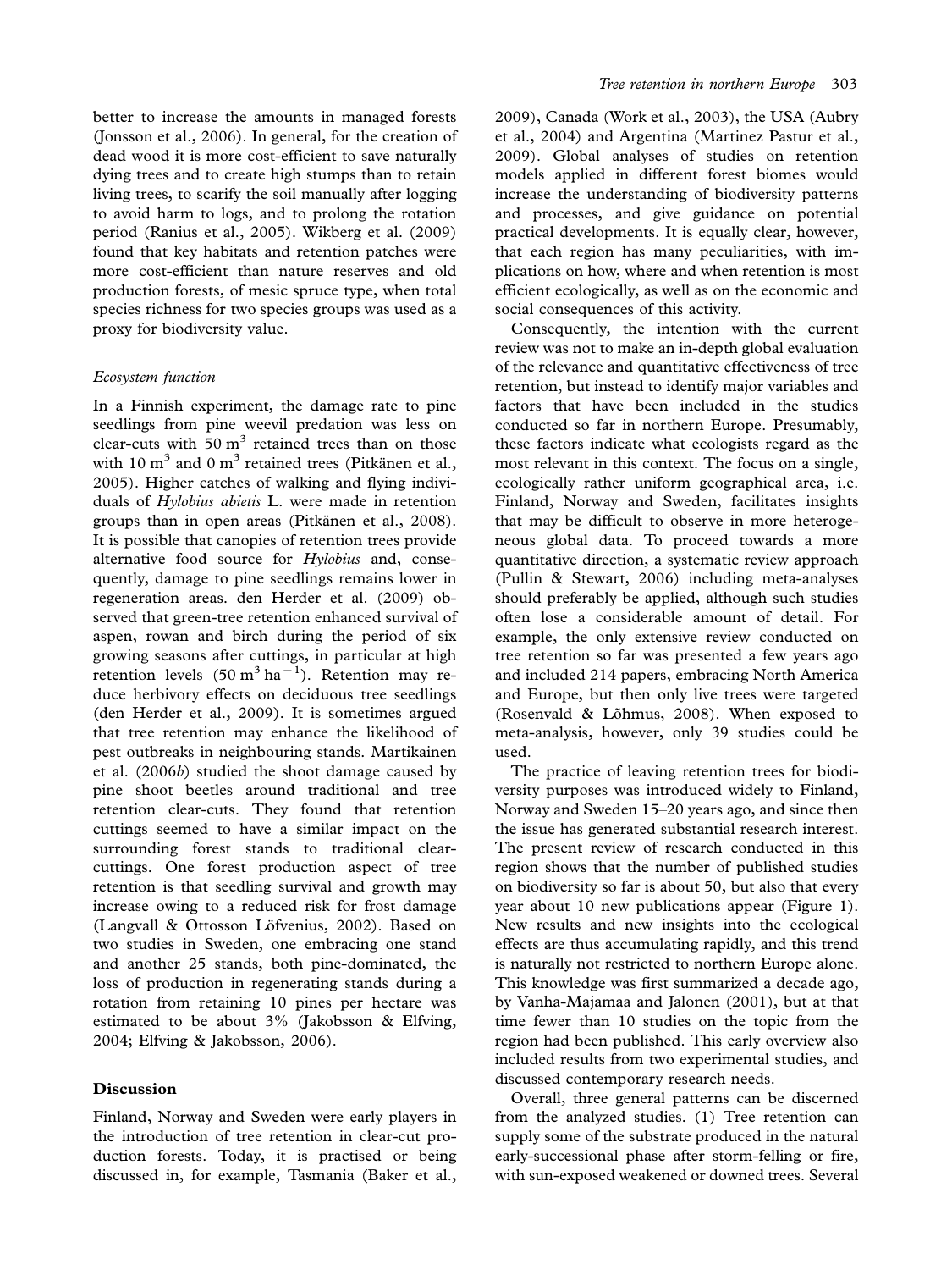saproxylic species benefit from this, although the amounts of sun-exposed substrate are low compared to natural landscapes. (2) Tree retention alleviates the dramatic consequences that clear-cutting has on boreal biotas since it maintains assemblages and structures of mature forests to some extent. (3) However, it is equally convincing that tree retention cannot maintain the structures and the microclimate that are important for species living in mature and old-growth forests. In particular, the advantages that retention trees provide to red-listed species have often been questioned. The significance of retention trees for red-listed species thus remains unclear but is probably affected by the level of retention.

In all the studies reviewed here, retention has comprised a minor proportion of the volume of harvestable timber (often  $1-10\%$ ), which makes it practically impossible to avoid edge effects and random demographic effects. If the aim is to maintain more of the mature forest characteristics in production forests, the harvest intensities should at least in some areas be clearly lower than is currently the case. To mimic truly the exposed or semiexposed postdisturbance stands, higher dead-wood volumes than today need to be retained and created, at least in some sites. The exact levels that are required to secure long-term viable populations of different species, as well as the most cost-efficient implementation of these conservation measures, remain a major challenge for future research.

Although knowledge is increasing rapidly, several crucial aspects remain poorly studied. There have been no studies on dispersal from retention structures to surroundings, possibly because such studies are hard to conduct under field conditions. There are also few studies that describe the contribution of tree retention to structures such as old trees and dead wood at large scales like landscapes or regions. The relatively short period for which tree retention has been practised gives few opportunities to show empirically the temporal dynamics at stand and landscape levels. Most of the current studies on these aspects rely on simulations where several simplifying assumptions are necessary (Ranius et al., 2003; Ranius & Kindvall, 2004; Tikkanen et al., 2007). A step forward would be to conduct true landscape studies, i.e. to repeat sampling in different landscapes to assess large-scale effects. Such studies may also give guidance on regional prioritizations of retention measures. The ecosystem function also remains to be further studied, with potential important implications for production aspects such as seed and seedling predation, mycorrhiza interactions and nitrogen retention.

This review has focused on ecological issues, and also touched upon economic aspects, since studies

on cost-efficiency were included. The social dimension is essential to explore further, so that implementation of this specific management is feasible. Values and policies relating to conservation are also highly related to tree retention practices. To the authors' knowledge, there are very few social studies that specifically address tree retention (but see Silvennoinen et al., 2002; Uliczka, 2003; Tönnes et al., 2004).

Conceptually, a few issues need attention as the retention measures in different countries are not uniformly classified and terminologies vary. For example, riparian buffer zones adjacent to small lakes and creeks are classified as key habitats in Finland (Timonen et al., 2010), while in Norway and Sweden they are part of the tree retention concept. Owing to this geographical difference, this habitat type was not included in the present overview of the literature. Nevertheless there are studies on the effect on biodiversity (Hylander et al., 2002, 2004, 2005; Mönkkönen & Mutanen, 2003; Hågvar et al., 2004; Hylander, 2005; Hylander & Dynesius, 2006) as well as the impact on water quality, e.g. nitrogen retention (Jacks & Norrström, 2004; Lauren et al., 2005; Löfgren et al., 2009) that could be elaborated in future reviews.

The practice of tree retention needs to be viewed in relation to other conservation measures. In Finland, Norway and Sweden multiscaled conservation models are applied, i.e. areas are set aside at different scale levels (Lindenmayer et al., 2006). Tree retention represents the lowest level with setting aside of individual trees and tree groups. An intermediate level is woodland key habitats, i.e. small areas with high biodiversity values. Woodland key habitats have recently been mapped in large inventories in Finland, Norway, Sweden and the Baltic states, and their mean size varies between 0.7 and 4.6 ha (Timonen et al., 2010). Nature reserves represent the highest scale level, often embracing hundreds of hectares. A future important task for research is to evaluate the efficiency of these three scale levels, and analyze how they overlap and complement each other. Such knowledge may guide future conservation policies and allocation of resources. The task of verifying the contribution of conservation measures at different spatial scales is complicated by temporal issues, as the spatial scale and temporal dynamics of different conservation measures are related. For example, tree dynamics and mortality patterns may be accelerated in retention groups and woodland key habitats (Jönsson et al., 2007, 2009) so that these dynamics barely resemble those of larger tracts of mature forests (Hofgaard, 1993; Kouki et al., 2004; Fraver et al., 2008). These interrelated spatial-temporal dynamics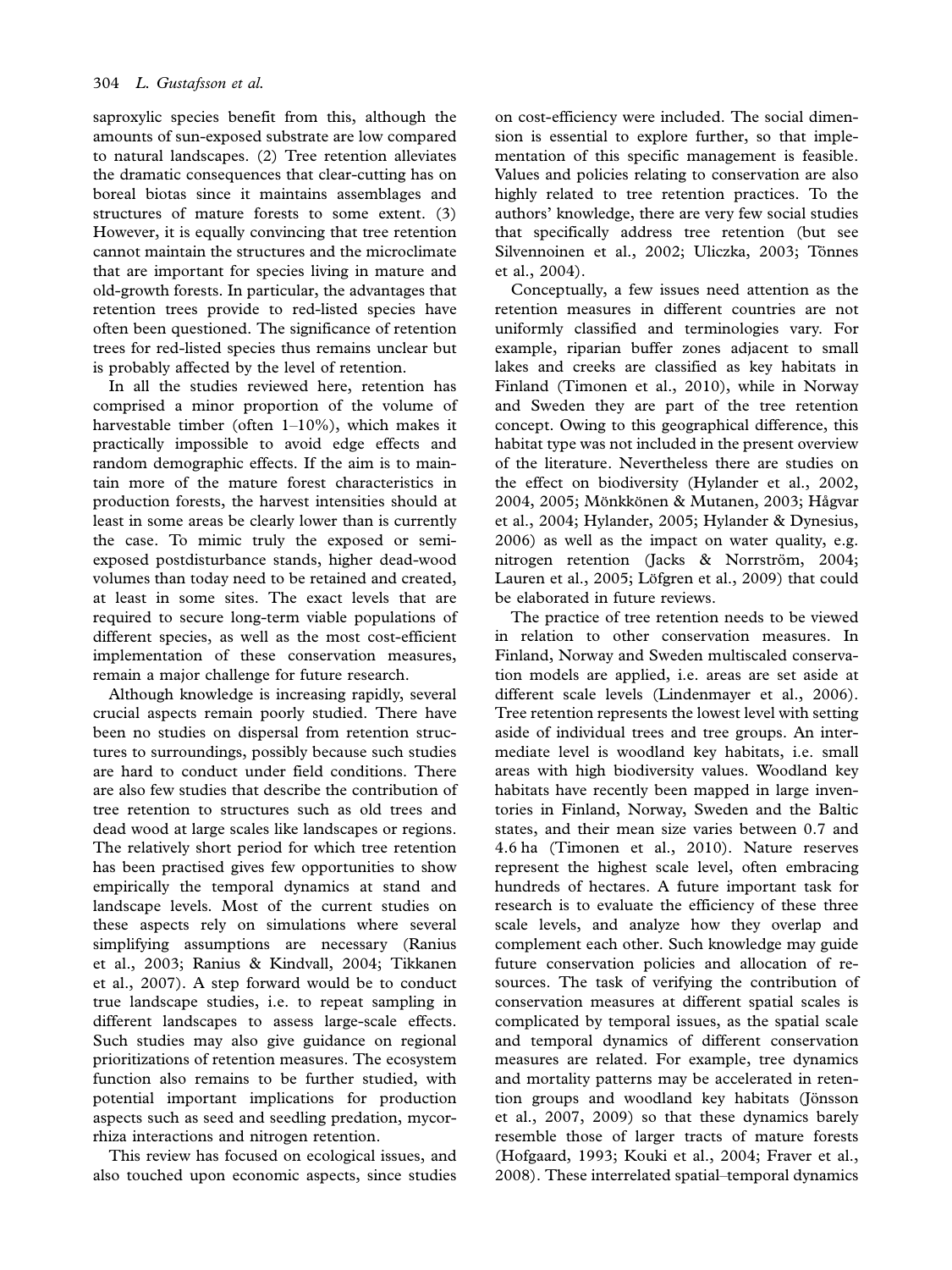and their assessment in multiscaled conservation are poorly understood.

In the southernmost parts of Finland, Norway and Sweden there are remnants of former cultural landscapes with the presence of old trees of southern tree species such as Acer platanoides L., Fraxinus excelsior L., Quercus robur L. and Tilia cordata Mill. Such trees are also often found in suburban and urban environments. Retained trees on clear-cuts of such tree species may complement the existing networks of ancient trees located in more or less open environments, and even increase the amount of such habitat. In forest-farmland mosaics, clear-cuts with retained trees may offer suitable substitution habitats for some declining grassland birds (Söderström, 2009). New studies are needed to analyze further the role of tree retention in biodiversity associated with environments other than strict forests, and how this varies with landscape type.

Although clear-cutting prevails in many boreal countries, selective harvest models are also being practised in northern Europe, especially among small forest owners. Accumulated knowledge on boreal forest dynamics in northern Europe points to less importance of stand-replacing fires than previously assumed (Kuuluvainen, 2009), and thus clear-cutting may be increasingly questioned as a nature-based logging method in the future. Many large industrial forest owners, in contrast, are moving towards higher intensification through the use of propagated material, regeneration with exotics, and in some countries also through the use of nitrogen fertilizers. It will be essential to evaluate the effects on biodiversity of various tree retention measures in such gradients of management intensity. Ideally, retention should be designed to achieve the highest benefit within a given framework. This implies adjustment of levels according to not only the type of stand, but also the landscape configuration.

#### Acknowledgements

The Swedish Research Council Formas gave economic support to Lena Gustafsson.

#### References

- Abrahamsson, M., Jonsell, M., Niklasson, M. & Lindbladh, M. (2009). Saproxylic beetle assemblages in artificially created high-stumps of spruce (Picea abies) and birch (Betula pendula/ pubescens)—Does the surrounding landscape matter? Insect Conservation and Diversity, 2, 284-294.
- Abrahamsson, M. & Lindbladh, M. (2006). A comparison of saproxylic beetle occurrence between man-made high- and low-stumps of spruce (Picea abies). Forest Ecology and Management, 226, 230-237.
- Abrahamsson, M., Lindbladh, M. & Rönnberg, J. (2008). Influence of butt rot on beetle diversity in artificially created high-stumps of Norway spruce. Forest Ecology and Management, 255, 3396-3403.
- Ahti, T., Hämet-Ahti, L. & Jalas, J. (1968). Vegetation zones and their sections in north-western Europe. Annales Zoologici Fennici, 5, 169-211.
- Aubry, K. B., Halpern, C. B. & Maguire, D. A. (2004). Ecological effects of variable-retention harvests in the northwestern United States: The DEMO study. Forest Snow and Landscape Research, 78, 119-137.
- Baker, S. C., Grove, S. J., Forster, L., Bonham, K. J. & Bashford, D. (2009). Short-term responses of ground-active beetles to alternative silvicultural systems in the Warra Silvicultural Systems Trial, Tasmania, Australia. Forest Ecology and Management, 258, 444-459.
- Brunet, J. & Isacsson, G. (2009a). Influence of snag characteristics on saproxylic beetle assemblages in a south Swedish beech forest. Journal of Insect Conservation, 13, 515-528.
- Brunet, J. & Isacsson, G. (2009b). Restoration of beech forest for saproxylic beetles-Effects of habitat fragmentation and substrate density on species diversity and distribution. Biodiversity and Conservation, 18, 2387-2404.
- Bryant, D., Nielsen, D. & Tangley, L. (1997). The last frontier forests. Ecosystems & Economies on the edge. What is the status of the world's remaining large, natural forest ecosystems?. Washington, DC: World Resources Institute.
- den Herder, M., Kouki, J. & Ruusila, V. (2009). The effects of timber harvest, forest fire, and herbivores on regeneration of deciduous trees in boreal pine-dominated forests. Canadian Journal of Forest Research, 39, 712-722.
- Djupström, L. B., Weslien, J. & Schroeder, L. M. (2008). Dead wood and saproxylic beetles in set-aside and non set-aside forests in a boreal region. Forest Ecology and Management, 255, 3340-3350.
- Eckerberg, K. (1986). Implementation of environmental protection in Swedish forestry: A policy perspective. Forest Ecology and Management,  $17, 61-72$ .
- Ekbom, B., Schroeder, L. M. & Larsson, S. (2006). Stand specific occurrence of coarse woody debris in a managed boreal forest landscape in central Sweden. Forest Ecology and Management, 221, 2-12.
- Elfving, B. & Jakobsson, R. (2006). Effects of retained trees on tree growth and field vegetation in Pinus sylvestris stands in Sweden. Scandinavian Journal of Forest Research, 21, 29-36.
- Esseen, P. A. (1994). Tree mortality patterns after experimental fragmentation of an old-growth conifer forest. Biological Conservation, 68, 19-28.
- Esseen, P.-A., Ehnström, B., Ericson, L. & Sjöberg, K. (1997). Boreal forests. Ecological Bulletins, 46, 16-47.
- FAO (2006). Global Forest Resources Assessment 2005. Progress towards sustainable forest management (No. 147). Rome. Food and Agriculture Organization of the United Nations.
- Fossestøl, K. O. & Sverdrup-Thygeson, A. (2009). Saproxylic beetles in high stumps and residual downed wood on clearcuts and in forest edges. Scandinavian Journal of Forest Research, 24, 403-416.
- Franklin, J. F., Berg, D. R., Thornburgh, D. A. & Tappeiner, J. C. (1997). Alternative silvicultural approaches to timber harvesting: Variable retention systems. In K. A. Kohm, & J. F. Franklin (Eds.), Creating a forestry for the 21st century. The science of forest management (pp. 111-139). Washington, DC: Island Press.
- Fraver, S., Jonsson, B. G., Jönsson, M. & Esseen, P. A. (2008). Demographics and disturbance history of a boreal oldgrowth Picea abies forest. Journal of Vegetation Science, 19, 789-798.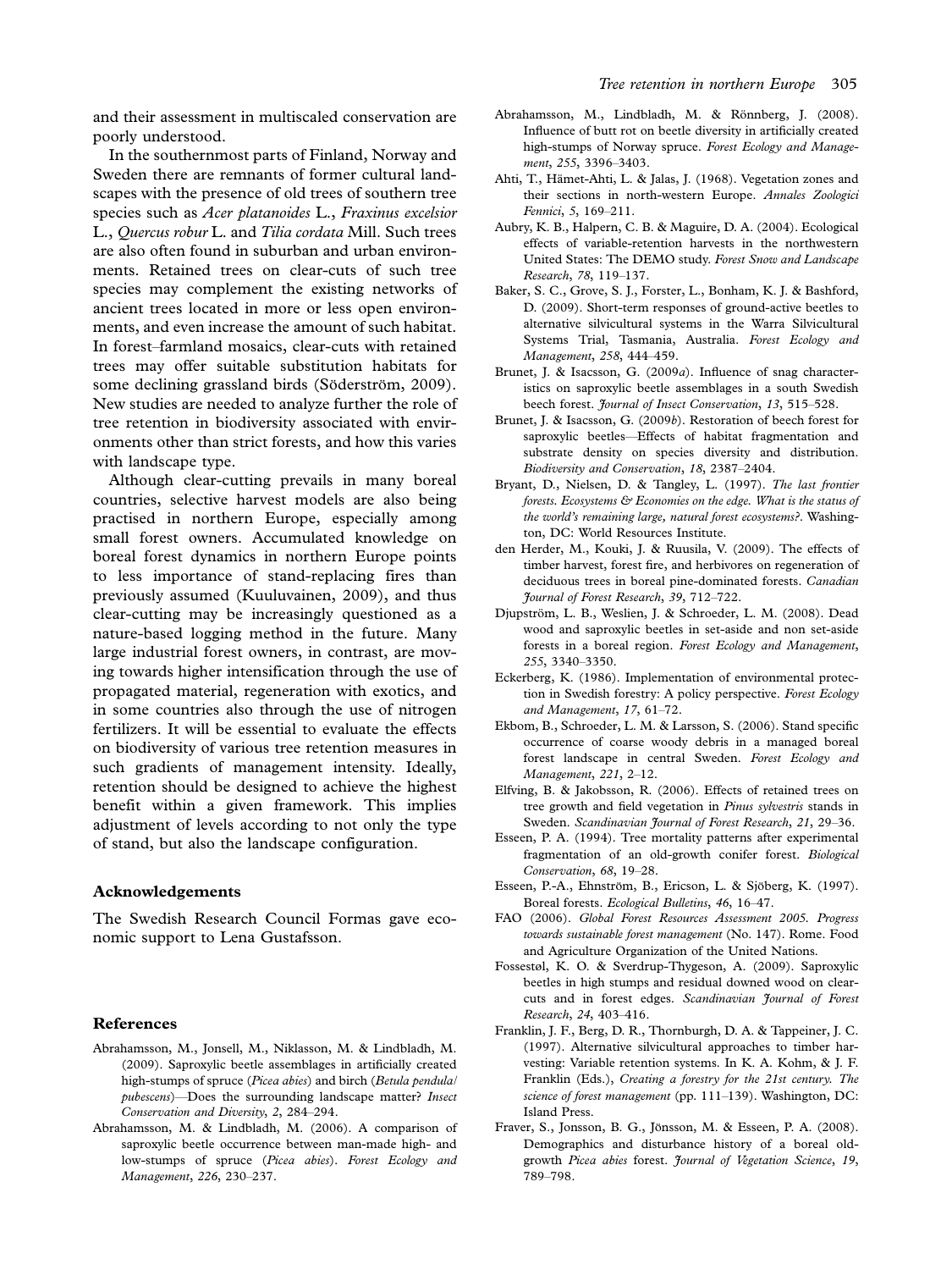#### 306 L. Gustafsson et al.

- Fridman, J. (2000). Conservation of forest in Sweden: A strategic ecological analysis. Biological Conservation, 96, 95-103.
- Gärdenfors, U. (2010). Rödlistade arter i Sverige 2005-The 2010 Redlist of Swedish species. Uppsala: ArtDatabanken, SLU.
- Gibb, H., Pettersson, R. B., Hjälten, J., Hilszczanski, J., Ball, J. P., Johansson, T., Atlegrim, O. & Danell, K. (2006). Conservation-oriented forestry and early successional saproxylic beetles: Responses of functional groups to manipulated dead wood substrates. Biological Conservation, 129, 437-450.
- Hågvar, S., Nygaard, P. & Bækken, B. T. (2004). Retention of forest strips for bird-life adjacent to water and bogs in Norway: Effect of different widths and habitat variables. Scandinavian Journal of Forest Research, 19, 452-465.
- Hannerz, M. & Hånell, B. (1997). Effects on the flora in Norway spruce forests following clearcutting and shelterwood cutting. Forest Ecology and Management, 90, 29-49.
- Hautala, H., Jalonen, J., Laaka-Lindberg, S. & Vanha-Majamaa, I. (2004). Impacts of retention felling on coarse woody debris (CWD) in mature boreal spruce forests in Finland. Biodiversity and Conservation, 13, 1541-1554.
- Hautala, H. & Vanha-Majamaa, I. (2006). Immediate tree uprooting after retention-felling in a coniferous boreal forest in Fennoscandia. Canadian Journal of Forest Research, 36, 3167-3172.
- Hazell, P. & Gustafsson, L. (1999). Retention of trees at final harvest-Evaluation of a conservation technique using epiphytic bryophyte and lichen transplants. Biological Conservation, 90, 133-142.
- Hedenås, H., Blomberg, P. & Ericson, L. (2007). Significance of old aspen (Populus tremula) trees for the occurrence of lichen photobionts. Biological Conservation, 135, 380-387.
- Hedenås, H. & Ericson, L. (2003). Response of epiphytic lichens on Populus tremula in a selective cutting experiment. Ecological Applications, 13, 1124-1134.
- Hedenås, H. & Hedström, P. (2007). Conservation of epiphytic lichens: Significance of remnant aspen (Populus tremula) trees in clear-cuts. Biological Conservation, 135, 388-395.
- Hedgren, P. O. (2007). Early arriving saproxylic beetles (Coleoptera) and parasitoids (Hymenoptera) in low and high stumps of Norway spruce. Forest Ecology and Management, 241, 155-161.
- Hjälten, J., Johansson, T., Alinvi, O., Danell, K., Ball, J. P., Pettersson, R., et al. (2007). The importance of substrate type, shading and scorching for the attractiveness of dead wood to saproxylic beetles. Basic and Applied Ecology, 8, 364– 376.
- Hofgaard, A. (1993). 50 years of change in a Swedish boreal oldgrowth Picea abies forest. Journal of Vegetation Science, 4, 773 782.
- Hylander, K. (2005). Aspect modifies the magnitude of edge effects on bryophyte growth in boreal forests. Journal of Applied Ecology, 42, 518-525.
- Hylander, K. & Dynesius, M. (2006). Causes of the large variation in bryophyte species richness and composition among boreal streamside forests. Journal of Vegetation Science, 17, 333-346.
- Hylander, K., Dynesius, M., Jonsson, B. G. & Nilsson, C. (2005). Substrate form determines the fate of bryophytes in riparian buffer strips. Ecological Applications, 15, 674-688.
- Hylander, K., Jonsson, B. G. & Nilsson, C. (2002). Evaluating buffer strips along boreal streams using bryophytes as indicators. Ecological Applications, 12, 797-806.
- Hylander, K., Nilsson, C. & Gothner, T. (2004). Effects of bufferstrip retention and clearcutting on land snails in boreal riparian forests. Conservation Biology, 18, 1052-1062.
- Hyvärinen, E., Kouki, J., Martikainen, P. & Lappalainen, H. (2005). Short-term effects of controlled burning and greentree retention on beetle (Coleoptera) assemblages in mana-

ged boreal forests. Forest Ecology and Management, 212, 315332.

- Hyvärinen, E., Kouki, J. & Martikainen, P. (2006). Fire and green-tree retention in conservation of red-listed and rare deadwood-dependent beetles in Finnish boreal forests. Conservation Biology, 20,  $1711-1719$ .
- Jacks, G. & Norrström, A. C. (2004). Hydrochemistry and hydrology of forest riparian wetlands. Forest Ecology and Management, 196, 187-197.
- Jakobsson, R. & Elfving, B. (2004). Development of an 80-yearold mixed stand with retained Pinus sylvestris in northern Sweden. Forest Ecology and Management, 194, 249-258.
- Jalonen, J. & Vanha-Majamaa, I. (2001). Immediate effects of four different fellings methods on mature boreal spruce forest understorey vegetation in southern Finland. Forest Ecology and Management,  $146$ ,  $25-34$ .
- Johansson, T., Gibb, H., Hilszczanski, J., Pettersson, R. B., Hjälten, J., Atlegrim, O., et al. (2006). Conservationoriented manipulations of coarse woody debris affect its value as habitat for spruce-infesting bark and ambrosia beetles (Coleoptera: Scolytinae) in northern Sweden. Canadian Journal of Forest Research, 36, 174-185.
- Jonsell, M., Nitterus, K. & Stighäll, K. (2004). Saproxylic beetles in natural and man-made deciduous high stumps retained for conservation. Biological Conservation, 118, 163-173.
- Jonsell, M., Schroeder, M. & Weslien, J. (2005). Saproxylic beetles in high stumps of spruce: Fungal flora important for determining the species composition. Scandinavian Journal of Forest Research, 20, 54-62.
- Jonsell, M. & Weslien, J. (2003). Felled or standing retained wood-It makes a difference for saproxylic beetles. Forest Ecology and Management, 175, 425-435.
- Jonsson, M., Ranius, T., Ekvall, H. & Bostedt, G. (2010). Costeffectiveness of silvicultural measures to increase substrate availability for wood-dwelling species: A comparison among boreal tree species. Scandinavian Journal of Forest Research,  $25, 46 - 60.$
- Jonsson, M., Ranius, T., Ekvall, H., Bostedt, G., Dahlberg, A., Ehnström, B., et al. (2006). Cost-effectiveness of silvicultural measures to increase substrate availability for red-listed wood-living organisms in Norway spruce forests. Biological Conservation, 127, 443-462.
- Jönsson, M. T., Fraver, S. & Jonsson, B. G. (2009). Forest history and the development of old-growth characteristics in fragmented boreal forests. Journal of Vegetation Science, 20, 91-106.
- Jönsson, M.T., Fraver, S., Jonsson, B. G., Dynesius, M., Rydgard, M. & Esseen, P. A. (2007). Eighteen years of tree mortality and structural change in an experimentally fragmented Norway spruce forest. Forest Ecology and Management, 242, 306-313.
- Junninen, K., Penttilä, R. & Martikainen, P. (2007). Fallen retention aspen trees on clear-cuts can be important habitats for red-listed polypores: A case study in Finland. Biodiversity and Conservation, 16, 475-490.
- Kaila, L., Martikainen, P. & Punttila, P. (1997). Dead trees left in clear-cuts benefit saproxylic Coleoptera adapted to natural disturbances in boreal forest. Biodiversity and Conservation, 6,  $1-18$ .
- Kålås, J. A., Viken, Å. & Bakken, T. (2006). Norwegian Red List pp. 416. Trondheim: Norwegian Biodiversity Information Centre. (In Norwegian and English.).
- Koivula, M. (2002). Alternative harvesting methods and boreal carabid beetles (Coleoptera, Carabidae). Forest Ecology and Management, 167, 103-121.
- Kouki, J., Arnold, K. & Martikainen, P. (2004). Long-term persistence of aspen-a key host for many threatened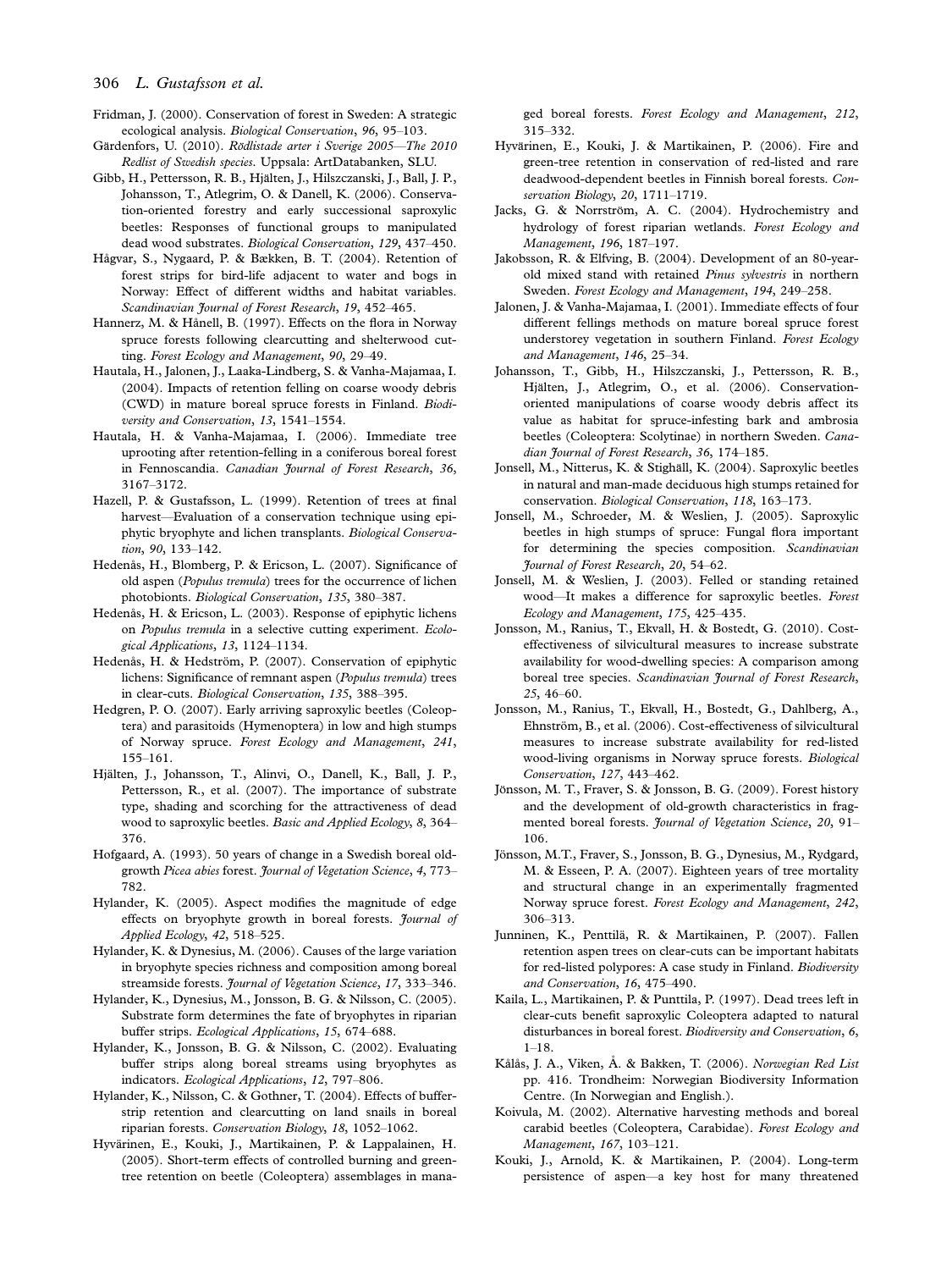species-is endangered in old-growth conservation areas in Finland. Journal for Nature Conservation, 12, 41-52.

- Kouki, J., Löfman, S., Martikainen, P., Rouvinen, S. & Uotila, A. (2001). Forest fragmentation in Fennoscandia: Linking habitat requirements of wood-associated threatened species to landscape and habitat changes. Scandinavian Journal of Forest Research,  $16$  (Suppl. 3),  $27-37$ .
- Kuuluvainen, T. (2009). Forest management and biodiversity conservation based on natural ecosystem dynamics in northern Europe. The complexity challenge. AMBIO, 38, 309 315.
- Langvall, O. & Ottosson Löfvenius, M. (2002). Effect of shelterwood density on nocturnal near-ground temperature, frost injury risk and budburst day of Norway spruce. Forest Ecology and Management, 168, 149.161.
- Lauren, A., Finer, L., Koivusalo, H., Kokkonen, T., Karvonen, T., Kellomadki, S., et al. (2005). Water and nitrogen processes along a typical water flowpath and streamwater exports from a forested catchment and changes after clearcutting: A modelling study. Hydrology and Earth System Sciences, 9, 657-674.
- Lie, M. H., Arup, U., Grytnes, J. A. & Ohlson, M. (2009). The importance of host tree age, size and growth rate as determinants of epiphytic lichen diversity in boreal spruce forests. Biodiversity and Conservation, 18, 3579-3596.
- Lindbladh, M., Abrahamsson, M., Seedre, M. & Jonsell, M. (2007). Saproxylic beetles in artificially created high-stumps of spruce and birch within and outside hotspot areas. Biodiversity and Conservation, 16, 3213-3226.
- Lindenmayer, D. B. & Franklin, J. F. (2003). Towards forest sustainability. Collingwood: CSIRO Publishing.
- Lindenmayer, D. B., Franklin, J. F. & Fischer, J. (2006). General management principles and a checklist of strategies to guide forest biodiversity conservation. Biological Conservation, 131, 433445.
- Lindhe, A., Åsenblad, N. & Toresson, H. G. (2004). Cut logs and high stumps of spruce, birch, aspen and oak-Nine years of saproxylic fungi succession. Biological Conservation, 119, 443454.
- Lindhe, A. & Lindelöw,  $\AA$ . (2004). Cut high stumps of spruce, birch, aspen and oak as breeding substrates for saproxylic beetles. Forest Ecology and Management, 203, 1-20.
- Lindhe, A., Lindelöw, Å. & Åsenblad, N. (2005). Saproxylic beetles in standing dead wood density in relation to substrate sun-exposure and diameter. Biodiversity and Conservation, 14, 3033-3053.
- Löfgren, S., Ring, E., von Brömssen, C., Sørensen, R. & Högbom, L. (2009). Short-term effects of clear-cutting on the water chemistry of two boreal streams in northern Sweden: A paired catchment study. AMBIO, 38, 347-356.
- McGeoch, M. A., Schroeder, M., Ekbom, B. & Larsson, S. (2007). Saproxylic beetle diversity in a managed boreal forest: Importance of stand characteristics and forestry conservation measures. Diversity and Distributions, 13, 418 429.
- Martikainen, P. (2001). Conservation of threatened saproxylic beetles: Significance of retained aspen Populus tremula on clearcut areas. Ecological Bulletins, 49, 205-218.
- Martikainen, P., Kouki, J. & Heikkala, O. (2006a). The effects of green tree retention and subsequent prescribed burning on ground beetles (Coleoptera: Carabidae) in boreal pinedominated forests. Ecography, 29, 659-670.
- Martikainen, P., Kouki, J., Heikkala, O., Hyvärinen, E. & Lappalainen, H. (2006b). Effects of green tree retention and prescribed burning on the crown damage caused by the pine shoot beetles (Tomicus spp.) in pine-dominated timber harvest areas. Journal of Applied Entomology, 130, 37-44.
- Martinez Pastur, G., Lencinas, M. V., Cellini, J. M., Peri, P. L. & Esteban, R. S. (2009). Timber management with variable retention in Nothofagus pumilio forests of southern Patagonia. Forest Ecology and Management, 258, 436-443.
- Mather, A. (1992). The forest transition. Area, 24, 367-379.
- Matveinen-Huju, K., Koivula, M., Niemelä, J. & Rauha, A. M. (2009). Short-term effects of retention felling at mire sites on boreal spiders and carabid beetles. Forest Ecology and Management, 258, 2388-2398.
- Matveinen-Huju, K., Niemelä, J., Rita, H. & O'Hara, R. B. (2006). Retention-tree groups in clear-cuts: Do they constitute "life-boats" for spiders and carabids? Forest Ecology and Management, 230, 119-135.
- MCPFE. (2007). State of Europe's forests 2007. The MCPFE report on sustainable forest management in Europe. Warsaw: MCPFE.
- Millennium Ecosystem Assessment (2005). Ecosystems and human well-being: Biodiversity synthesis. Washington, DC: World Resources Institute.
- Mönkkönen, M. & Mutanen, M. (2003). Occurrence of moths in boreal forest corridors. Conservation Biology, 17, 468-475.
- Perhans, K., Appelgren, L., Jonsson, F., Nordin, U., Söderström, B. & Gustafsson, L. (2009). Retention patches as potential refugia for bryophytes and lichens in managed forest landscapes. Biological Conservation, 142, 1125-1133.
- Perhans, K., Gustafsson, L., Jonsson, F., Nordin, U. & Weibull, H. (2007). Bryophytes and lichens in different types of forest set-asides in boreal Sweden. Forest Ecology and Management, 242, 374-390.
- Pitkänen, A., Kouki, J., Viiri, H. & Martikainen, P. (2008). Effects of controlled forest burning and intensity of timber harvesting on the occurrence of pine weevils, Hylobius spp., in regeneration areas. Forest Ecology and Management, 255, 522-529.
- Pitkänen, A., Törmänen, K., Kouki, J., Järvinen, E. & Viiri, H. (2005). Effects of green tree retention, prescribed burning and soil treatment on pine weevil (Hylobius abietis and Hylobius pinastri) damage to planted Scots pine seedlings. Agricultural and Forest Entomology,  $7, 1-12$ .
- Pullin, A. S. & Stewart, G. B. (2006). Guidelines for systematic review in conservation and environmental management. Conservation Biology, 20, 1647-1656.
- Ranius, T., Ekvall, H., Jonsson, M. & Bostedt, G. (2005). Costefficiency of measures to increase the amount of coarse woody debris in managed Norway spruce forests. Forest Ecology and Management, 206, 119-133.
- Ranius, T. & Kindvall, O. (2004). Modelling the amount of coarse woody debris produced by the new biodiversity-oriented silvicultural practices in Sweden. Biological Conservation, 119, 51-59.
- Ranius, T., Kindvall, O., Kruys, N. & Jonsson, B. G. (2003). Modelling dead wood in Norway spruce stands subject to different management regimes. Forest Ecology and Management, 182, 13-29.
- Rassi, P., Alanen, A., Kanerva, T. & Mannerkoski, I. (2001). Suomen lajien uhanalaisuus 2000 [Threatened species in Finland in 2000] pp. 432. Helsinki: Ympäristöministeriö & Suomen Ympäristökeskus.
- Rosenvald, R. & Lõhmus, A. (2008). For what, when, and where is green-tree retention better than clear-cutting? A review of the biodiversity aspects. Biological Conservation,  $255$ ,  $1-15$ .
- Sahlin, E. & Ranius, T. (2009). Habitat availability in forests and clearcuts for saproxylic beetles associated with aspen. Biodiversity and Conservation, 18, 621-638.
- Schmitt, C. B., Burgess, N. D., Coad, L., Belokurov, A., Besançon, C., Boisrobert, L., et al. (2009). Global analysis of the protection status of the world's forests. Biological Conservation, 142, 2122-2130.